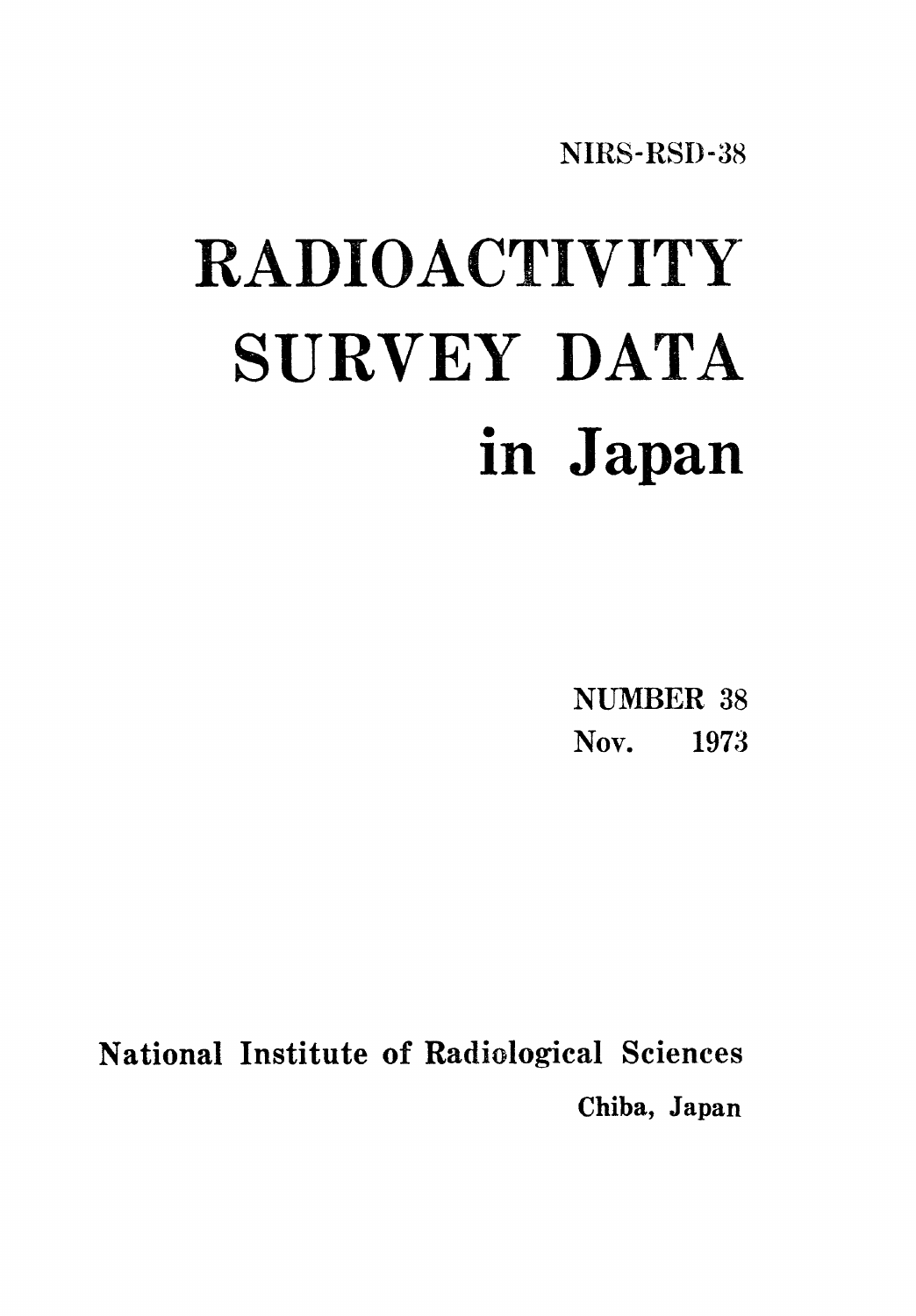# **Radioactivity Survey Data** in Japan

### Number 38

## Nov. 1973

#### **Contents**

#### THE SURVEY RESULTS OF THE 15TH NUCLEAR EXPLOSION TEST CARRIED OUT BY THE PEOPLE'S REPUBLIC OF CHINA

|                                                                                                                | Page |
|----------------------------------------------------------------------------------------------------------------|------|
| <b>Preface</b>                                                                                                 |      |
| Gross Beta-Radioactivity in the Rain and the Airbone Dust                                                      |      |
| Gross Beta-Radioactivity in Upper Air                                                                          | я    |
| Gross Beta-Activity in Rain and Dry Fallout<br>(National Institute of Radiological Sciences)                   | 11   |
| Gross Beta-Activity in Airbone Dusts<br>(National Institute of Radiological Sciences)                          | 12   |
| <b>Exposure Rate</b><br>(National Institute of Radiological Sciences)                                          | 13   |
| lodine-131 in Milk<br>(National Institute of Radiological Sciences)                                            | 14   |
| <b>Monitoring Post</b><br>(Meteorological Agency)                                                              |      |
| (Prefectural Institutes and Laboratories) manufactured and contain an interest of the control of the control o | 16   |
| Detection of Giant Particles and the Values in Milk, Rain and Fallout                                          |      |
| (Prefectural Institutes and Laboratories)                                                                      | 18   |

**Science and Technology Agency** National Institute of Radiological Sciences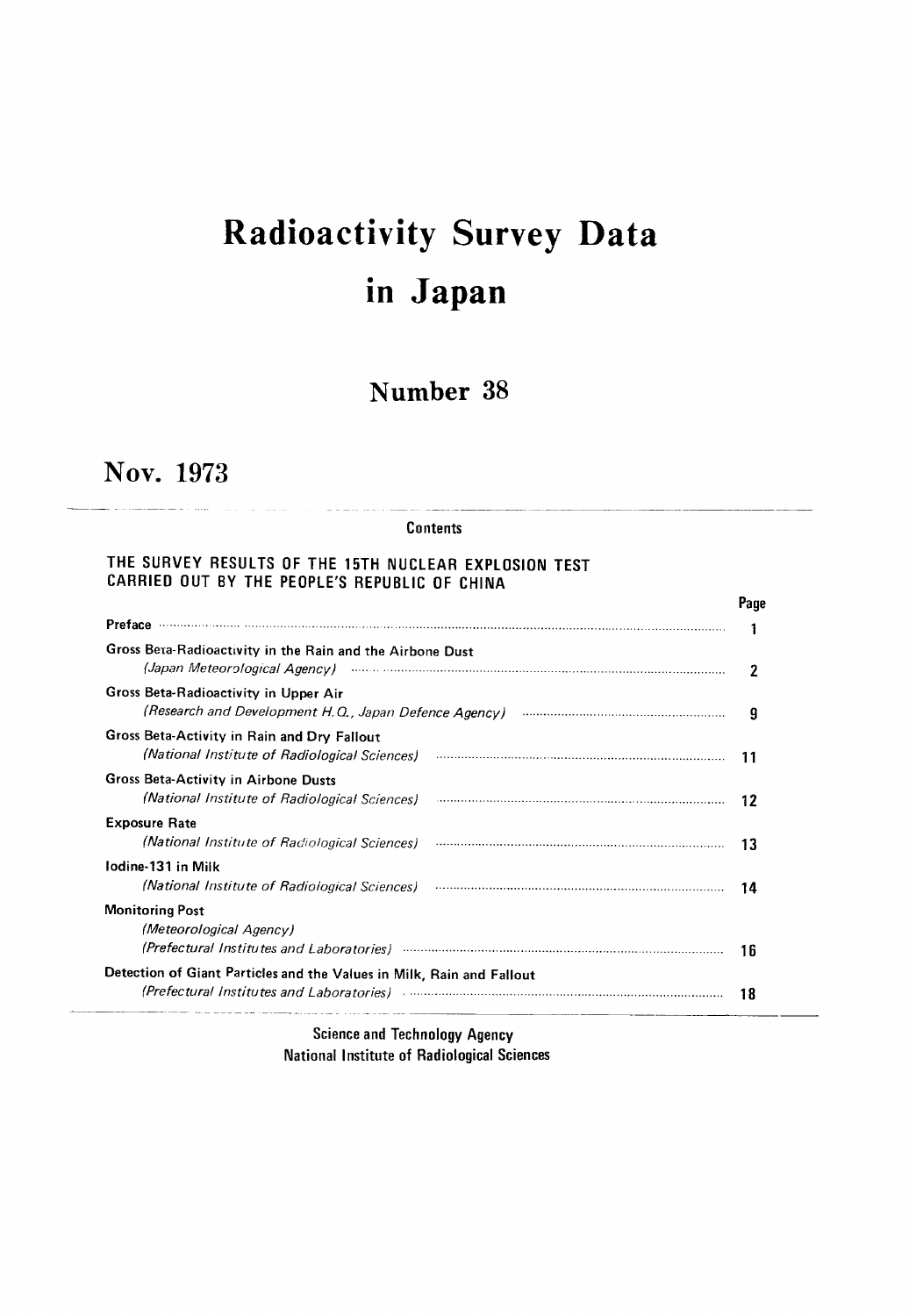# THE SURVEY RESULTS OF THE 15TH NUCLEAR EXPLOSION TEST CARRIED OUT BY THE PEOPLE'S REPUBLIC OF CHINA

#### Preface

This edition is provided for the radioactivity survey results of fallout by the 15th Chinese nuclear explosion test.

The 27th of June in 1973, The People's Republic of China carried out the 15th nuclear explosion test. Concerning this test, atmospheric disturbance was observed at the nation-wide meteorological observatories. The scale of this explosion was equivalent to TNT 2 megatones.

Fallout radioactivity measurement of this tests was carried out at the nation-wide radioactivity survey stations from the 28th of June to the 17th of July.

Meantime, comparatively high radioactivity was measured, i.e., 313pCi/m<sup>3</sup> of beta radioactivity in upper air at Northern Area and 220pCi/1 of radioactivity iodine in milk at Miyagi prefecture.

The radioactivity survey results of this test were considerably lower than the values in the provisional guide of radioactivity countermeasures established by Radioactivity Countermeasures Headquarters.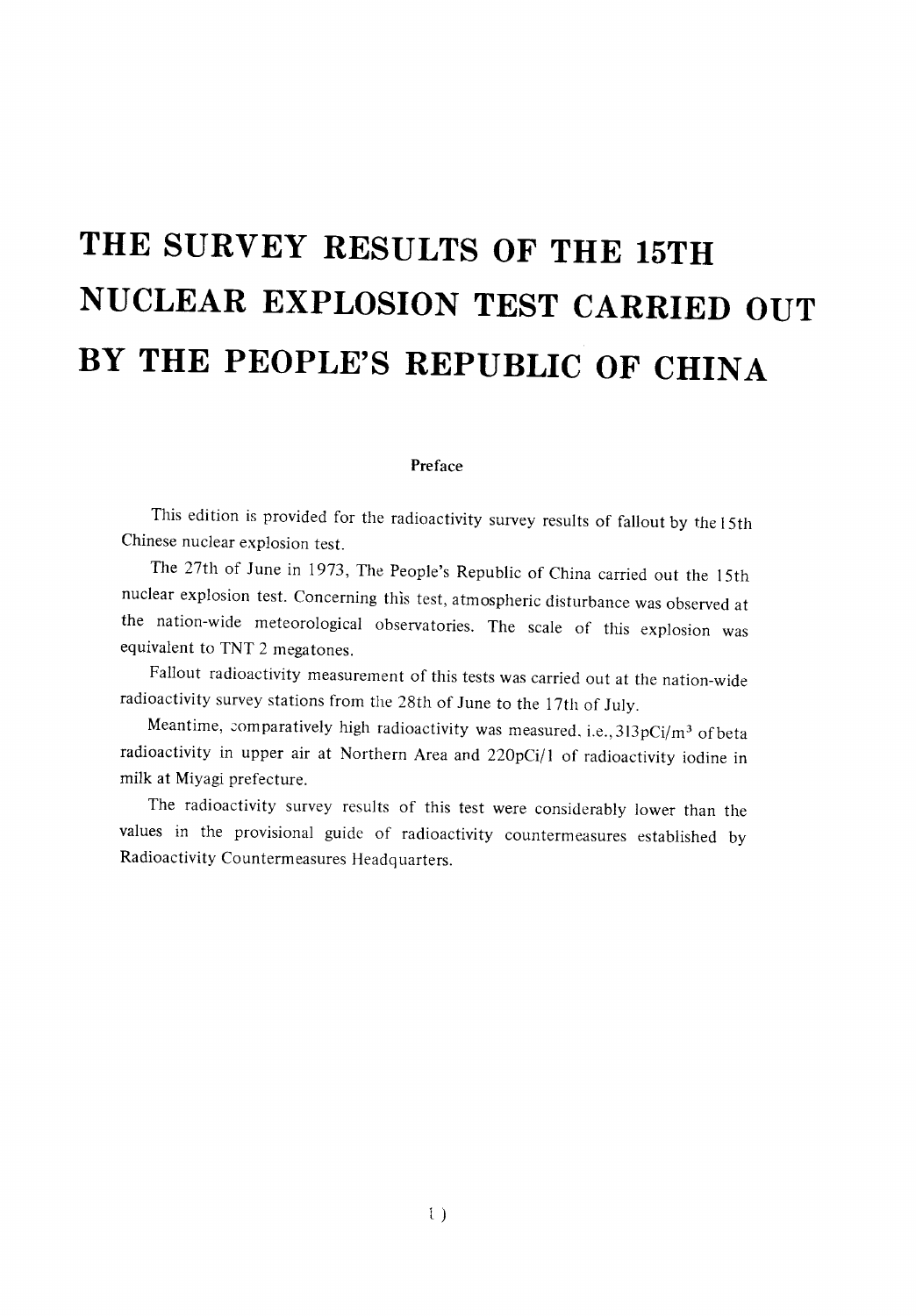#### Gross Beta-Radioactivity in the Rain and the Airborne **Dust**

#### (Japan Meteorological Agency)

The 15th nuclear test of the People's Republic of China was carried out on 27 June 1973. It is believed that the test area was somewhere in the neighbourhood of Lake Lop Nor  $(40^{\circ}N, 90^{\circ}E)$ , about 4,000 km west-northwest of Tokyo.

Slight abnormal microbarographic disturbance which was caused by the nuclear test was observed at several stations in Japan as shown in Table 1 and Figure 1.

It is estimated from the air mass trajectory shown in Figure 2 that the radioactive debris released in the troposphere first passed in an altitude of about 10 km (300 mb level) over the central Japan two days after the explosion.

The data of gross beta-radioactivity obtained from the rains during the  $1-10$  July period and from the airborne dust during the 28 June-11 July period are shown in Tables 2 and 3.

As seen in Table 3 the radioactive dust flew in Japan from west to east, a relatively high gross beta-radioactivity value detected 2.4pCi/m<sup>3</sup> in Fukuoka on 1 July, and 6.0  $pCi/m^3$  in Sendai on 4 July. Later in areas north of Kanto values returned to almost normal. However, western Japan had high values again on the 6-8 July period.

A nation-wide distribution of the radioactive rain could not be obtained under the enforced observation network because of few rainfalls which reached measurable amounts of 1mm/day. However, as seen in Table

2, a relatively high value, 7.0 pCi/cc, was observed in Waiima in the rains during the 30 June -- 1 July period. the maximum value, 12.0 pCi/cc, in Yonago during the  $1-2$  July period, and values ranging from 1.0 pCi/cc to 5.0 pCi/cc in various places by 8 July.

By 9 July the values of radioactive rain and dust returned to almost normal, which took a whole period of 8 or 9 days, characteristically a long period.

This long period of the radioactive abatement is explained with the 300 mb and 500 mb charts as follows.

From 27 June to 2 July westerlies were prevailing over Japan in which the fallout seems to have arrived over Japan in an altitude of 300 mb from just after the noon to the evening of 29 June (See Figure 2).

From around 3 July, however, a high pressure zone covered Korea through the Japan Sea as seen in Figure 3, and the situation continued up to around 7 July. This caused in the neighbourhood of Japan prevailing easterly winds, which brought back to western Japan the fallout once passed through to the Pacific.

Survey of gross beta-activity in rain and dry fallout has been conducted using the data from 13 stations of Japan Meteorological Agency shown in Figure 4 and Table 4.

The procedures of sampling and counting are same as those discribed on page 2 of the report No.5 of this publication series.

#### Table 1. The Microbarographic Disturbances due to the 15th Nuclear Test of the people's Republic of China, 27th June, 1973 Compiled by T. Nagai, T. Honda and K. Mori (Japan Meteorological Agency)

|              | Station                                     | Time<br>(G.M.T.) | Amplitude<br>(mb) | Period<br>(min) | Duration<br>(min) |
|--------------|---------------------------------------------|------------------|-------------------|-----------------|-------------------|
| Wakkanai     | $(N45^{\circ}25'$ E141 <sup>°</sup> 41′)    | 07:52            | 0 <sub>0</sub>    |                 | 30                |
| Kushiro      | $(N42°59′$ E144°24′)                        | 08:07            | 0 <sub>0</sub>    |                 | 20                |
| Akita        | $($ N39 $^{\circ}$ 43' E140 $^{\circ}$ 06') | 07:55            | 0.0               |                 | 39                |
| Wajima       | $(N37^{\circ}23'$ E136°54')                 | 07:44            | 0.0               |                 | 34                |
| Tokyo        | $($ N35 $^{\circ}$ 41' E139 $^{\circ}$ 46') | 08:00            | 0 <sub>1</sub>    |                 | 27                |
| Yonago       | $($ N35 $^{\circ}$ 26' E133 $^{\circ}$ 21') | 07:32            | 0.1               |                 | 25                |
| Murotomisaki | $(N33^{\circ}15'$ E134 $^{\circ}11')$       | 07:48            | 0 <sub>0</sub>    |                 | 29                |
| Kaqoshima    | $(N31°34′$ E130°33′)                        | ?                | 2                 |                 | 2                 |
|              | obscure                                     |                  |                   |                 |                   |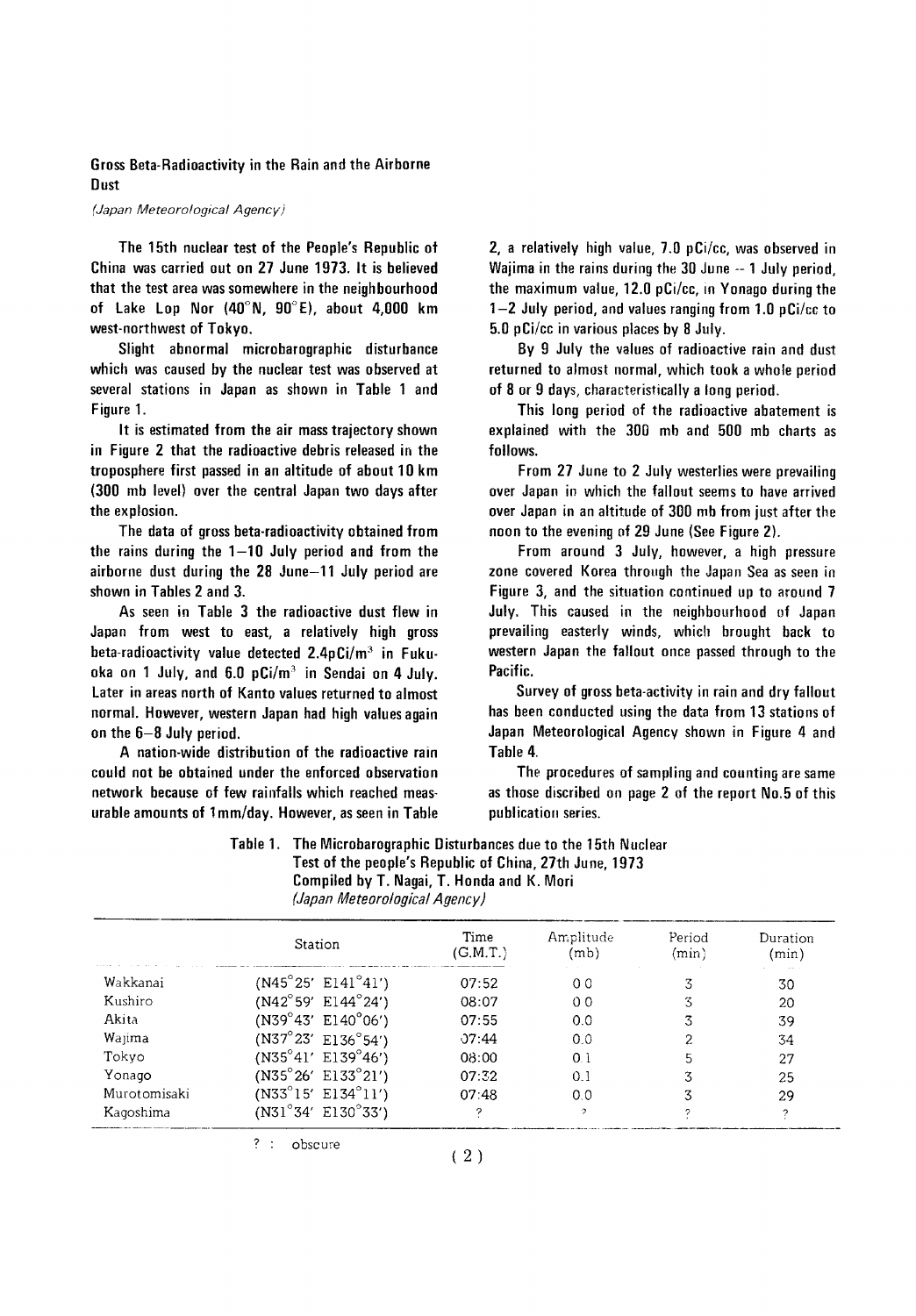|              |             |              |                    |                         |         |                | Lower row: Deposition    |                |                          | $(mCi/Km^2)$             |
|--------------|-------------|--------------|--------------------|-------------------------|---------|----------------|--------------------------|----------------|--------------------------|--------------------------|
| Date         | July 1973   |              |                    |                         |         |                |                          |                |                          |                          |
| Station      | $\bf{l}$    | $\,$         | ${\tt 3}$          | $\overline{\mathbf{4}}$ | $\sf S$ | 6              | $\overline{7}$           | 8              | 9                        | 10                       |
| Wakkanai     | i.          |              |                    |                         |         | 2.3<br>3.5     | 0.4<br>2.0               | $0.1\,$<br>0.2 |                          |                          |
| Sapporo      | --          |              |                    |                         |         |                | $\overline{\phantom{a}}$ | 0.9<br>0.9     | $\overline{\phantom{0}}$ | $\overline{\phantom{m}}$ |
| Kushiro      | -           |              | $0.1\,$<br>$0.2\,$ |                         |         |                | 0.1<br>0.2               | 0.0<br>0,0     | 0,0<br>0.0               | 0,0<br>0.0               |
| Sendai       |             |              |                    |                         |         |                |                          | $\overline{a}$ |                          | 0.5<br>0.5               |
| Akita        |             | ↔            |                    |                         |         |                |                          | 3.1<br>12.0    |                          | $\cdots$                 |
| Tokyo        |             | 0.8<br>10.0  | $5.0\,$<br>50.0    |                         |         |                |                          |                |                          | $\overline{\phantom{0}}$ |
| Wajima       | 7.0<br>20.0 | ÷            |                    |                         |         |                |                          |                |                          |                          |
| Hachijojima  | -           | 0.2<br>0.9   |                    |                         |         |                |                          |                | $\sim$                   |                          |
| Osaka        |             | 3.1<br>40.0  | 1.7<br>23.0        | 0.7<br>3,0              |         |                |                          |                |                          | ÷.                       |
| Yonago       |             | 12.0<br>60.0 |                    | $\frac{1}{2}$           |         |                |                          |                |                          | --                       |
| Murotomisaki |             |              |                    |                         |         |                |                          |                |                          | $\sim$                   |
| Fukuoka      |             |              |                    |                         |         | $3.2\,$<br>3.2 |                          |                |                          |                          |
| Kagoshima    |             | 3.5<br>14.0  | 1.1<br>96.0        | 1.7<br>23.0             |         | ÷              |                          |                |                          |                          |

#### Table 2. Gross Beta-Radioactivity in Rain, 1st-10th July, 1973. Compiled by T. Nagai, T. Honda and K. Mori (Japan Meteorological Agency) Upper row: Concentration (pCi/cc)

 $-$ : Observation is not carried out because the daily rainfall amount is less than 1 mm.

### Table 3. Gross Beta-Radioactivity in Dust, 28th June - 11th July, 1973 Compiled by T. Nagai, T. Honda and K. Mori

|  | (Japan Meteorological Agency) |  |  |
|--|-------------------------------|--|--|
|--|-------------------------------|--|--|

|         |     |           |     |     |           |     |     |           |     |     |     |     |     | $(pCi/m^3)$ |
|---------|-----|-----------|-----|-----|-----------|-----|-----|-----------|-----|-----|-----|-----|-----|-------------|
| Date    |     | June 1973 |     |     | July 1973 |     |     |           |     |     |     |     |     |             |
| Station | 28  | 29        | 30  |     | 2         | 3   | 4   | 5         | 6   | 7   | 8   | 9   | 10  | -11         |
| Sapporo | 0.1 | 0.2       | 0.0 | 0.3 | 0.2       | 0.3 | 0.9 | 0.2       | 0.3 | 0.1 | 0.1 | 0.1 | 0.1 | 0.5         |
| Sendai  | 0.1 | 0.1       | 0.1 | 0.1 | 0.5       | 0.5 | 6.0 | 0.5       | 0,3 | 0.3 | 0.2 | 0.2 | 0.2 | 0.3         |
| Tokyo   | 0.1 | 0.2       | 0.2 | 0.2 | 0.5       | 0.5 | 0.6 | 0.2       | 0.6 | 0.6 | 1.1 | 0.7 | 0.6 | 0.5         |
| Osaka   | 0.3 | 1.1       | 0.3 | 0.3 | 1.6       | 2.3 | 1.3 | 0,7       | 1.3 | 1.0 | 4.0 | 0.7 | 0.7 | 0.7         |
| Fukuoka | 0.2 | 0,3       | 0,1 | 2.4 | 4.4       | 1.2 |     | 1.5 : 1.0 | 1.5 | 1.6 | 0.5 | 0.5 | 0.8 | 0.8         |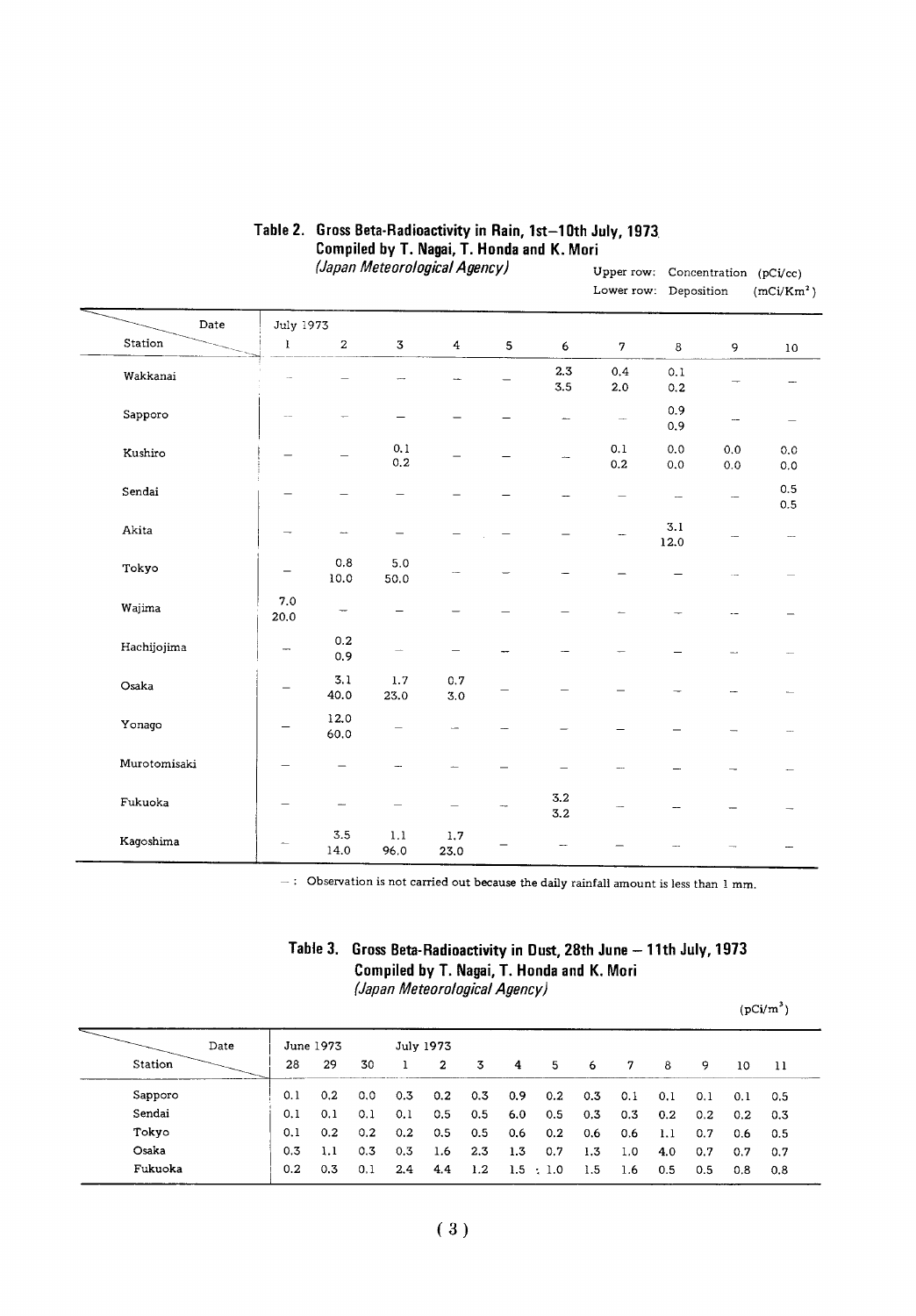| Station<br>No. | Name of Station          | Lat $(N)$       | Long $(E)$       | Elevation         |                          | Observational items     |  |
|----------------|--------------------------|-----------------|------------------|-------------------|--------------------------|-------------------------|--|
|                |                          |                 |                  |                   | b.<br>$\mathbf{a}$       | cdef                    |  |
| 401            | Wakkanai                 | $45^{\circ}25'$ | $141^{\circ}41'$ | 2.8 <sub>m</sub>  | 0                        | $\Omega$                |  |
| 412            | Sapporo                  | 43°03'          | $141^{\circ}20'$ | 16.9m             | 0<br>- 0                 | 0                       |  |
| 418            | Kushiro                  | 42°59'          | $144^{\circ}24'$ | 31.8m             | 0                        | 0                       |  |
| 590            | Sendai                   | 38°16'          | $140^{\circ}54'$ | 38.4m             | $\mathbf{0}$<br>$\Omega$ | $\mathbf 0$             |  |
| 582            | Akita                    | $39^\circ 43'$  | $140^{\circ}06'$ | 9.4 <sub>m</sub>  | $\mathbf 0$              | $\Omega$<br>$\mathbf 0$ |  |
| 662            | Tokyo District Met. Obs. | $35^{\circ}41'$ | $139^{\circ}46'$ | 6.5m              | 0<br>$\Omega$            | 0<br>$\Omega$           |  |
| 678            | Hachijojima              | 33°06'          | $139^{\circ}47'$ | 79.7m             | 0                        |                         |  |
| 600            | Wajima                   | $37^\circ 23'$  | 136°54'          | 5.3m              | 0                        | $\mathbf 0$             |  |
| 772            | Osaka                    | $34^{\circ}41'$ | $135^{\circ}31'$ | 23.1 <sub>m</sub> | 0 <sub>0</sub>           | $\circ$                 |  |
| 744            | Yonago                   | $35^{\circ}26'$ | $133^{\circ}21'$ | 6.5m              | $\circ$                  | 0                       |  |
| 899            | Murotomisaki             | $33^{\circ}15'$ | $134^{\circ}11'$ | 184.7m            | 0                        | 0                       |  |
| 807            | Fukuoka                  | 33°35'          | $130^{\circ}23'$ | 2.5 <sub>m</sub>  | $\Omega$<br>- 0          | 0                       |  |
| 827            | Kaqoshima                | $31^\circ 34'$  | $130^{\circ}33'$ | 4.3 <sub>m</sub>  | 0                        | 0                       |  |

Table 4. Station Sites and Observational Items

Elevation: The numerics give the elevation above mean sea level of observation field.

#### **Observational items**

- $a$ : precipitation
- airborne dust  $\mathbf{b}$ :
- $\mathbf{c}$ : sea water
- $d$ : vertical distribution
- precipitation and settled dust for chemical analysis  $e$ :
- ${\bf f}$  : microbarograph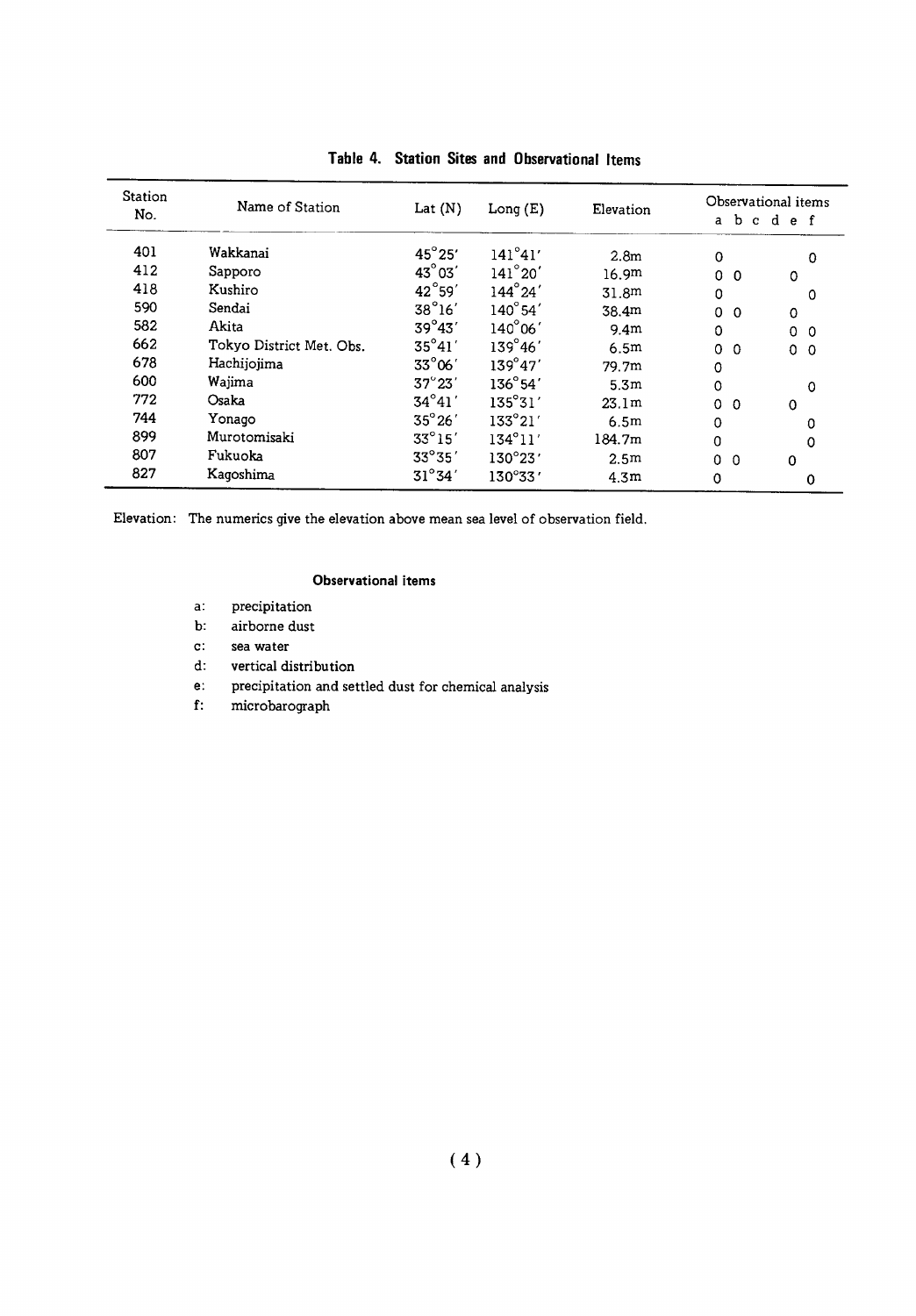

Figure 1 Isochrones of the First Schock Wave Test Site: the neighbourhood of Lake Lop Nor (40°N 90°E) Time of Explosion: about 04:00 (G.M.T.) June 27th, 1973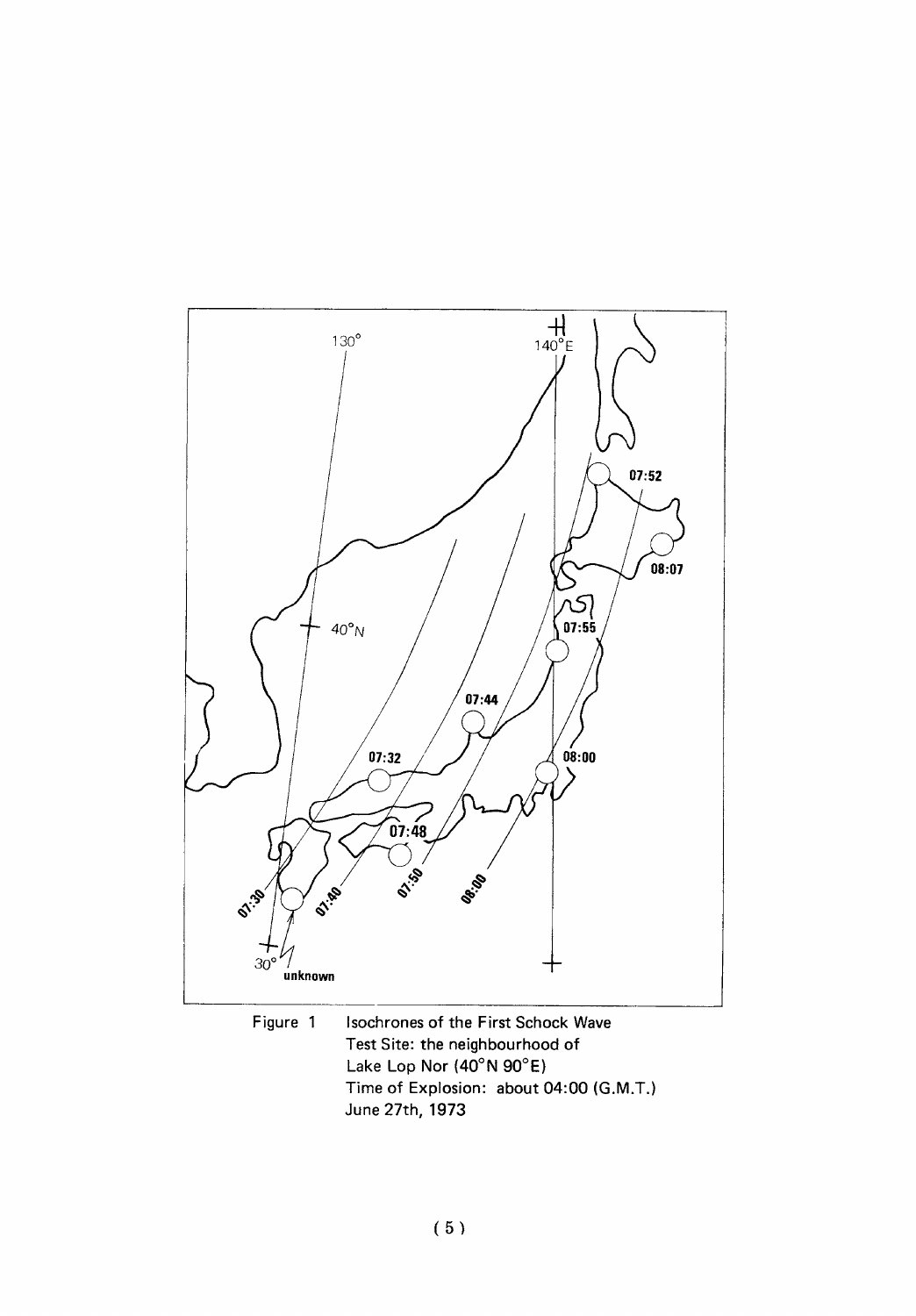

Figure 2 The Meteorological Trajectory at the time when the 15th Nuclear Test was carried out by the People's Republic of China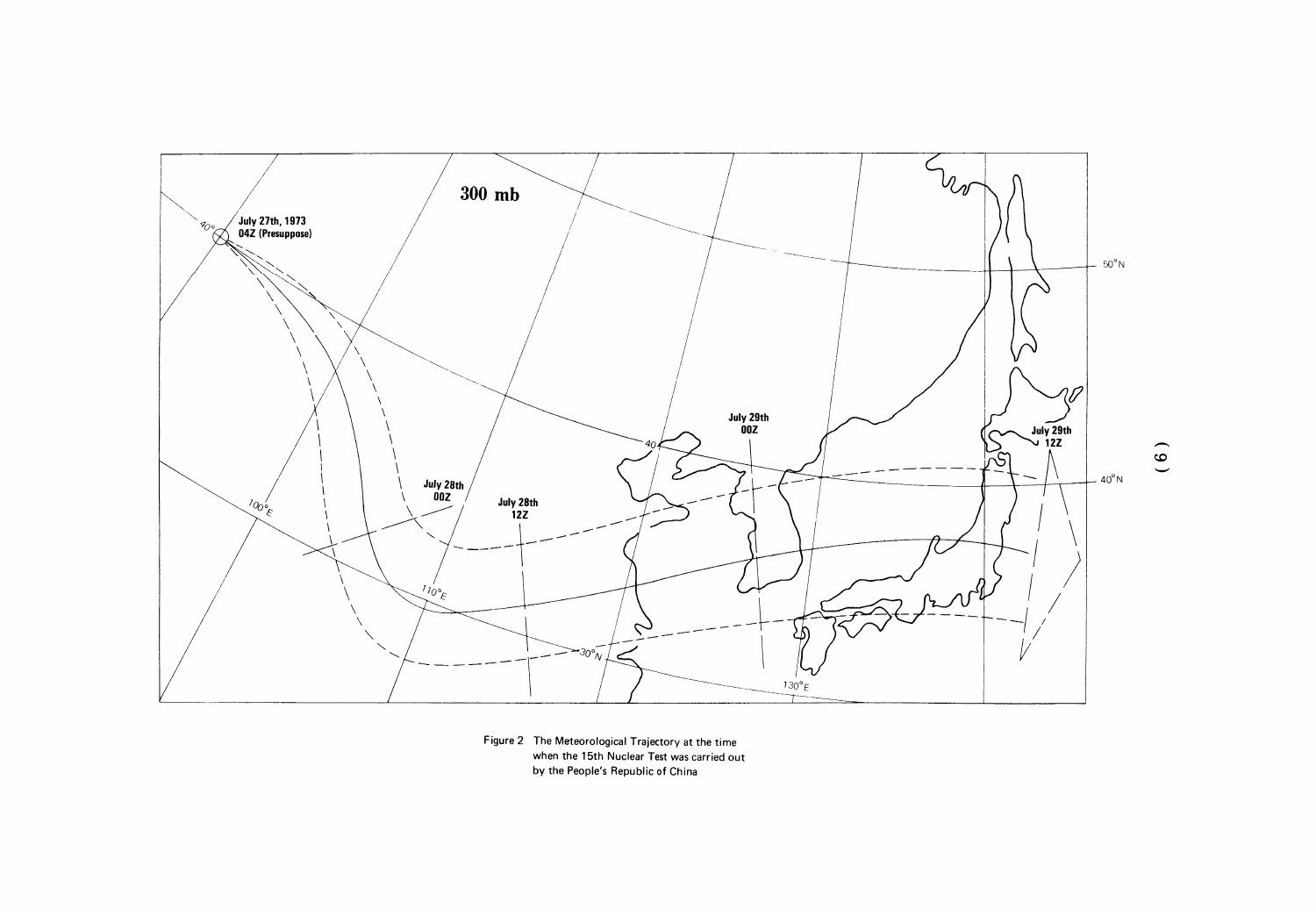

Figure 3 500 mb Chart for 00:00 (G.M.T.) July 3rd, 1973

 $(1)$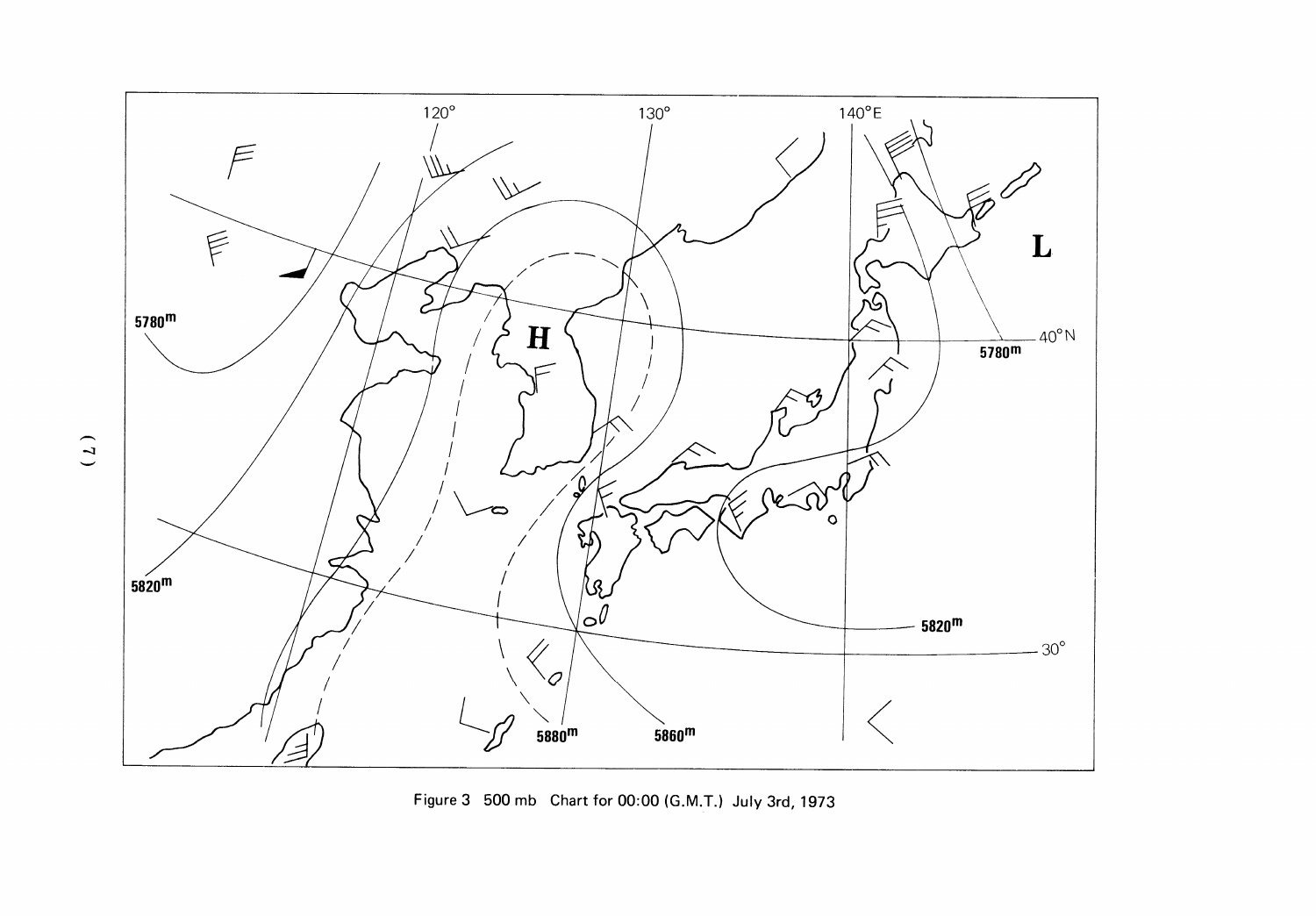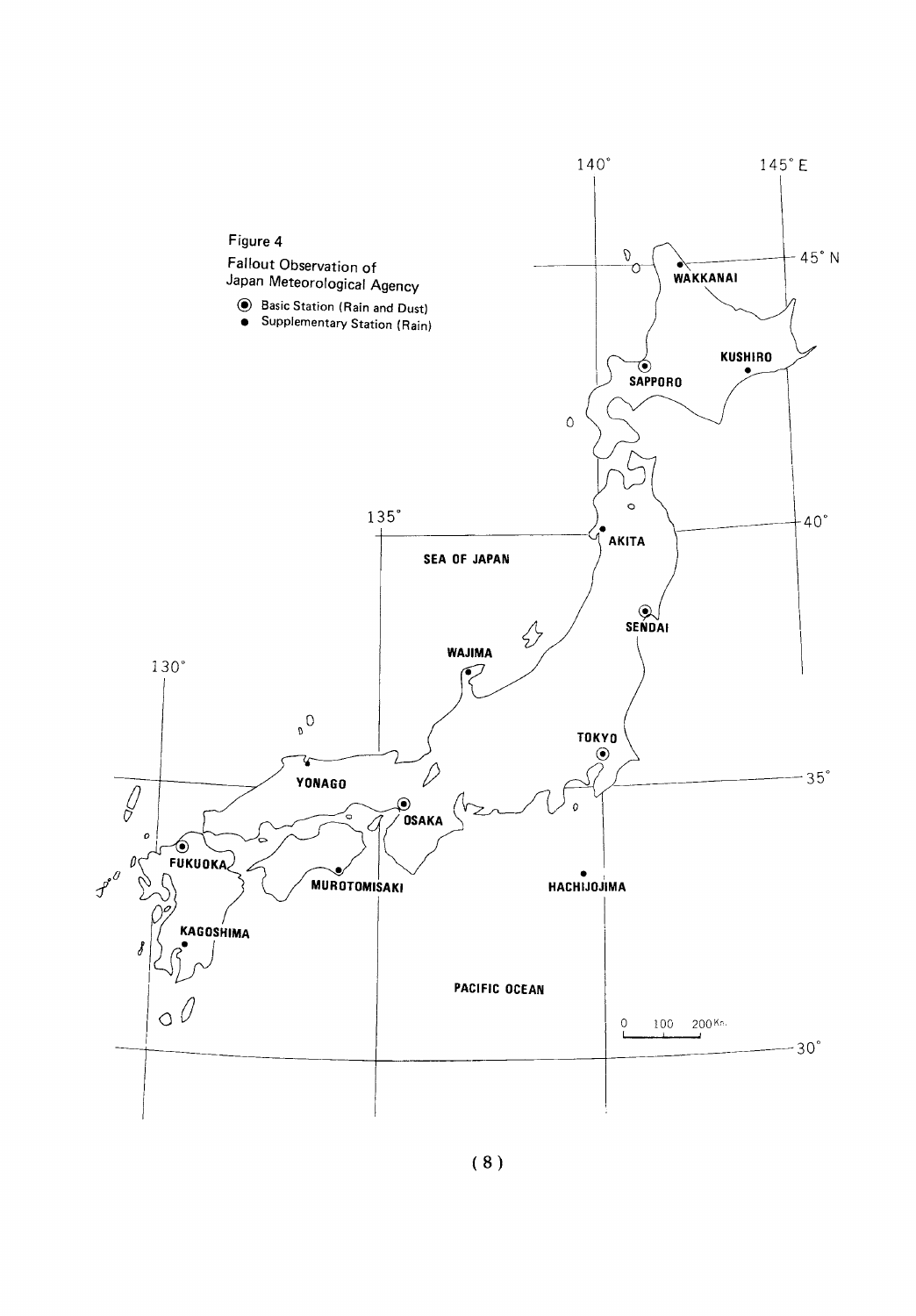#### Gross Beta-Radioactivity in Upper Air

(Research and Development H.Q., Japan Defence Agency)

Since 1960, Research and Development H.Q., Japan Defense Agency has measured the beta-activity of dust in the lower laver of the stratosphere and tropopause using aircrafts as collectors.

The samples were taken over three areas of Japan using dust samples attached under the aircraft wings.

The sampling flights were made using two aircrafts

at the same time, one of which made a normal sampling flight and the other only upward and downward flight. The differences between the amounts of radioactivity of samples collected by the two aircrafts are taken as the value at the flight altitude.

Figure 5 shows three sampling areas of Japan. Results obtained is shown in Table 5.

Table 5. Gross Beta-Radioactivity in Upper Air

 $-$  June 28th to July 9th, 1973  $-$ 

| by K. Kenmochi, S. Igarashi, K. Kitazawa, M. Onuma and Y. Yamada |
|------------------------------------------------------------------|
| (Research and Development H. Q., Japan Defense Agency)           |

|          |                      | Take-off     |                 | Altitude        |                                             | Activity    |                          |
|----------|----------------------|--------------|-----------------|-----------------|---------------------------------------------|-------------|--------------------------|
|          |                      | date         | time            | (km)            | Flight course                               | $(pCi/m^3)$ | Contamination            |
|          |                      |              | Jun. 28th 15:55 | about 12.5      | Tsuiki-MG-Tsushima-Tsuiki                   | 0.17        | no                       |
|          | $\mathbf{r}$         | 29th         | 10:30           | $6.9 \sim 7.2$  | Tsuiki-MG-MD-MG-MD-Tsuiki                   | 0.00        | **800 cpm                |
| Western  | $\bullet$            | $\cdot$      | 16:26           | $6.6 - 8.5$     | Tsuiki-MG-MD-MG-MD-Tsuiki                   | 0.02        | no                       |
| Area     | $\cdot$              | 30th         | 0.7:33          | $9.8 \sim 11.5$ | $\cdot$                                     | 0.04        | $\cdot$ .                |
|          | Jul.                 |              | 2nd 10:42       | 6.2             | Tsuiki-Iwakuni-Okayama-Naqoya-Iruma         | 7.1         | $\mathbf{r}$             |
|          |                      | 3rd          | 9:34            | 8.5             | Iruma-Naqoya-Iwakuni-Tsuiki                 | 10.1        | $\bullet$                |
|          | $\cdot$              | 6th          | 8:20            | 6.6             | Tsuiki-MG-Tsushima-Tsuiki                   | 23.5        | $\mathbf{r}$             |
|          | Jun.                 | 29th         | 10:38           | 10.5            | Misawa-GK-FK-Niigata-Misawa                 | 0.12        | no                       |
|          | $\cdot$              | $\bullet$    | 14:41           | 8.4             | Misawa-Morioka-GK-FJ-Misawa                 | 0.15        | $\cdot$                  |
|          | $\ddot{\phantom{0}}$ |              | 30th 14:12      | 10.2            | Misawa-HL-Misawa-Iruma                      | $*312.7$    | $\bullet$                |
|          | $\cdot$              | $\bar{r}$    | 14:19           | 6.6             | Misawa-Miyako-Matsushima-Taishi-Nikko-Iruma | 28.7        |                          |
| Northern | $\cdot$              | $\cdot$ .    | 17:09           | 6.9             | Iruma-Niigata-Misawa                        | 57.0        | $\bullet$                |
| Area     | $\bar{ }$            | $\mathbf{r}$ | 17:23           | 7.5             | $\cdot$                                     | 125.0       | ,,                       |
|          | Jul.                 | 1st          | 11:48           | 10.2            | Misawa-Miyako-Matsushima-Taishi-Nikko-Iruma | 95.0        |                          |
|          | $\bar{r}$            | $\cdot$      | 14:48           | 6.9             | Iruma-Yokote-Misawa                         | 43.9        |                          |
|          | $\cdot$              | 4th          | 11:08           | 7,2             | Misawa-Miyako-Matsushima-Taishi-Nikko-Iruma | 41.5        | $\mathbf{r}$             |
|          | $\pmb{\cdot}$        | 6th          | 10:36           | 6,9             | Misawa-Matsushima-Akita-Misawa              | 17.0        | $\bullet$                |
|          |                      |              | Jun. 30th 11:00 | 12.1            | Iruma-Sado-Toyama-Iruma                     | 69.7        | no                       |
|          | $\cdots$             | $\mathbf{r}$ | 12:20           | 9,8             | Iruma-Niigata-Wajima-Takasaki-Iruma         | 232.3       | $\cdot$                  |
|          | Jul.                 | 3rd          | 10:20           | 8.2             | Iruma-Matsushima-Iruma                      | 16.4        | $\mathbf{r}$             |
| Central  | $\pmb{\cdots}$       | 4th          | 12:35           | 7.2             | Iruma-Nagoya-Otsu-Okayama-Iwakuni-Tsuiki    | 41.9        | $\ddot{\phantom{a}}$     |
| Area     | $\pmb{\cdot}$        | $\mathbf{r}$ | 15:20           | 8.2             | Tsuiki-Iwakuni-Itami-Nagoya-Iruma           | 18.3        | $\bullet$                |
|          | ,,                   | 5th          | 10:20           | 6.6             | Iruma-Utsunomiya-Sado-Wajima-Iruma          | 24.1        | $\cdots$                 |
|          | $\cdots$             | 7th          | 10:35           | 6.6             | Iruma-Sado-Wajima-Iruma                     | 6.1         | $\cdots$                 |
|          | $\bullet$            | 9th          | 9:50            | 6.6             | Iruma-Suwa-Nagaoka-Komoro-Iruma             | 1.1         | $\overline{\phantom{a}}$ |
|          |                      |              |                 |                 |                                             |             |                          |

MG : Over Northern Sea from Mito Island  $(36°N 131°E)$ 

 ${\bf G}{\bf K}$  $\sim$ Near Hiraizumi (39° N 141°E) Over East Sea from Tsuiki

 $HL$ Over East Sea from Hachinohe  $\sim 10^{-1}$ **FK** Northeast from Sakata City (39°N 140°E)  $\sim 10^{-1}$ 

Southwest from Matsushima  $\mathcal{L}^{\pm}$ 

The highest radioactivity getting from the sample of June 30th, 1972.

 $\star\star$ Detected the pilot's clothes

 $(9)$ 

МD  $\rightarrow$ 

 ${\bf FJ}$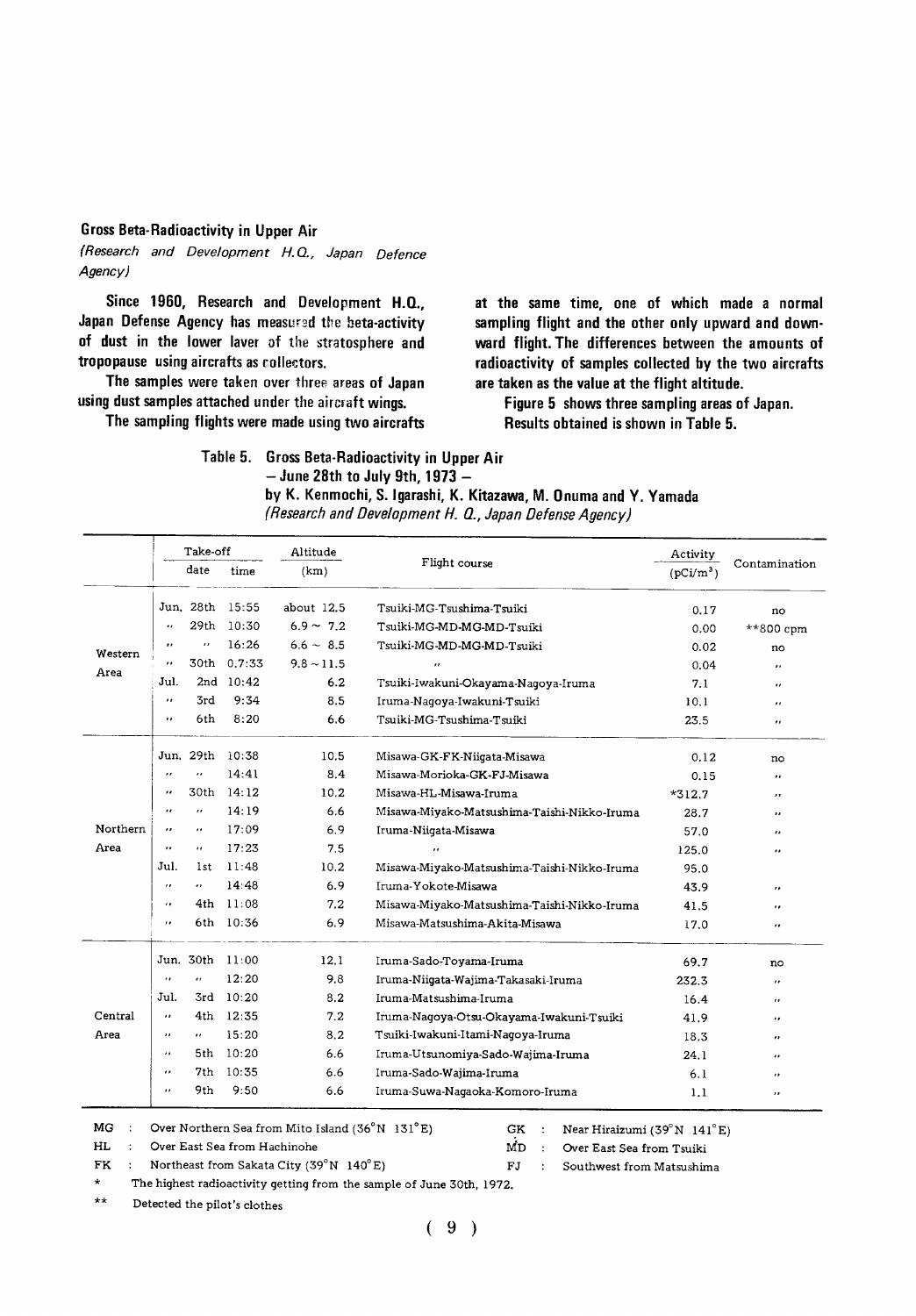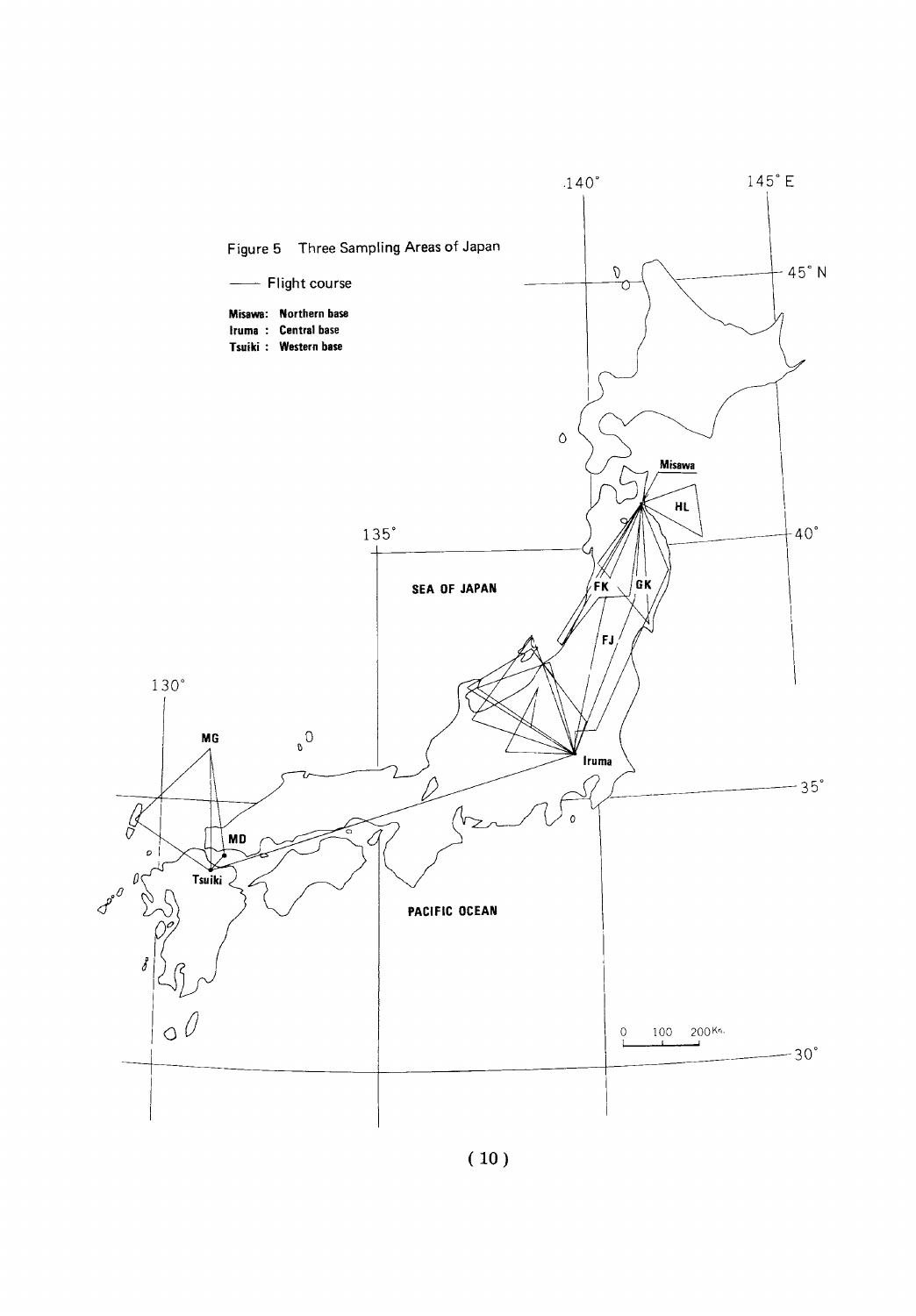#### **Gross Beta-Activity in Rain and Dry Fallout**

(National Institute of Radiological Sciences)

Daily rain and dry fallout samples were continuously (from 9 A.M. to the next 9 A.M.) collected in a tray on the roof of the building of the National Institute of Radiological Sciences in Chiba City, to determine the gross beta-activity.

Gross beta-activity was measured using the ura-

nium oxide  $(U_3O_8)$  standard with a Geiger-Müller counter. Highly radioactive particle was not detected.

The radioactivities of the samples were measured 6 hours after the time of collection of the samples.

The results obtained during the period from 28, June to 8, July 1973 are shown in Table 6.

#### Table 6. Gross Beta-Activity in Rain and Dry Fallout Collected at Chiba City  $-$  June 28th to July 8th, 1973  $-$

Division of Environmental Contamination (National Institute of Radiological Sciences)

|                   |                  | Date of Sampling  |                           |                   |                  |                   | Gross $\beta$ -Activity<br>(mCi/Km <sup>2</sup> ) | Highly radioactivity |
|-------------------|------------------|-------------------|---------------------------|-------------------|------------------|-------------------|---------------------------------------------------|----------------------|
| June              | 28 <sub>th</sub> | 09:00             | $\sim$                    | June              | 29 <sub>th</sub> | 09:00             | 0.03                                              | no detected          |
| $^{\prime\prime}$ | 29th             | $\cdots$          | $\sim$                    | $\pmb{\cdot}$     | 30th             | ,,                | 0.06                                              | $\cdots$             |
| $^{\prime}$       | 30th             | $\mathbf{r}$      | $\widetilde{\phantom{m}}$ | July              | <b>lst</b>       | $^{\prime\prime}$ | 0.04                                              | $\cdot$              |
| July              | lst              | $\cdots$          | $\tilde{\phantom{a}}$     | $\bullet$         | 2nd              | $\bullet$         | 7.90                                              | $\bullet$            |
| $^{\prime\prime}$ | 2nd              | $\mathbf{r}$      | $\widetilde{\phantom{m}}$ | $\bullet\bullet$  | 3rd              | $^{\prime\prime}$ | 20.80                                             | $\bullet$            |
| $\mathbf{r}$      | 3rd              | $^{\prime\prime}$ | $\widetilde{\phantom{m}}$ | $\cdots$          | 4 <sub>th</sub>  | $^{\prime}$       | 11.57                                             | $^{\prime\prime}$    |
| $\bullet$         | 4th              | $^{\prime}$       | $\tilde{\phantom{a}}$     | $\cdots$          | 5th              | $^{\prime\prime}$ | 2.25                                              | $^{\prime}$          |
| $^{\prime\prime}$ | 5th              | $^{\prime}$       | $\tilde{\phantom{a}}$     | $^{\prime\prime}$ | 6th              | $\cdot$           | 3.57                                              | $\cdot$              |
| $\mathbf{r}$      | 6th              | $^{\prime}$       | $\widetilde{\phantom{m}}$ | $^{\prime\prime}$ | 7th              | $^{\prime\prime}$ | 2.33                                              | $^{\prime\prime}$    |
| $^{\prime\prime}$ | 7th              | $^{\prime}$       | $\sim$                    | $\cdots$          | 8th              | $^{\prime\prime}$ | 1.10                                              | $^{\prime\prime}$    |
| $^{\prime\prime}$ | 8th              | $\bullet$         | $\sim$                    | $\cdots$          | 9th              | $\cdots$          | 0.55                                              | $\bullet$            |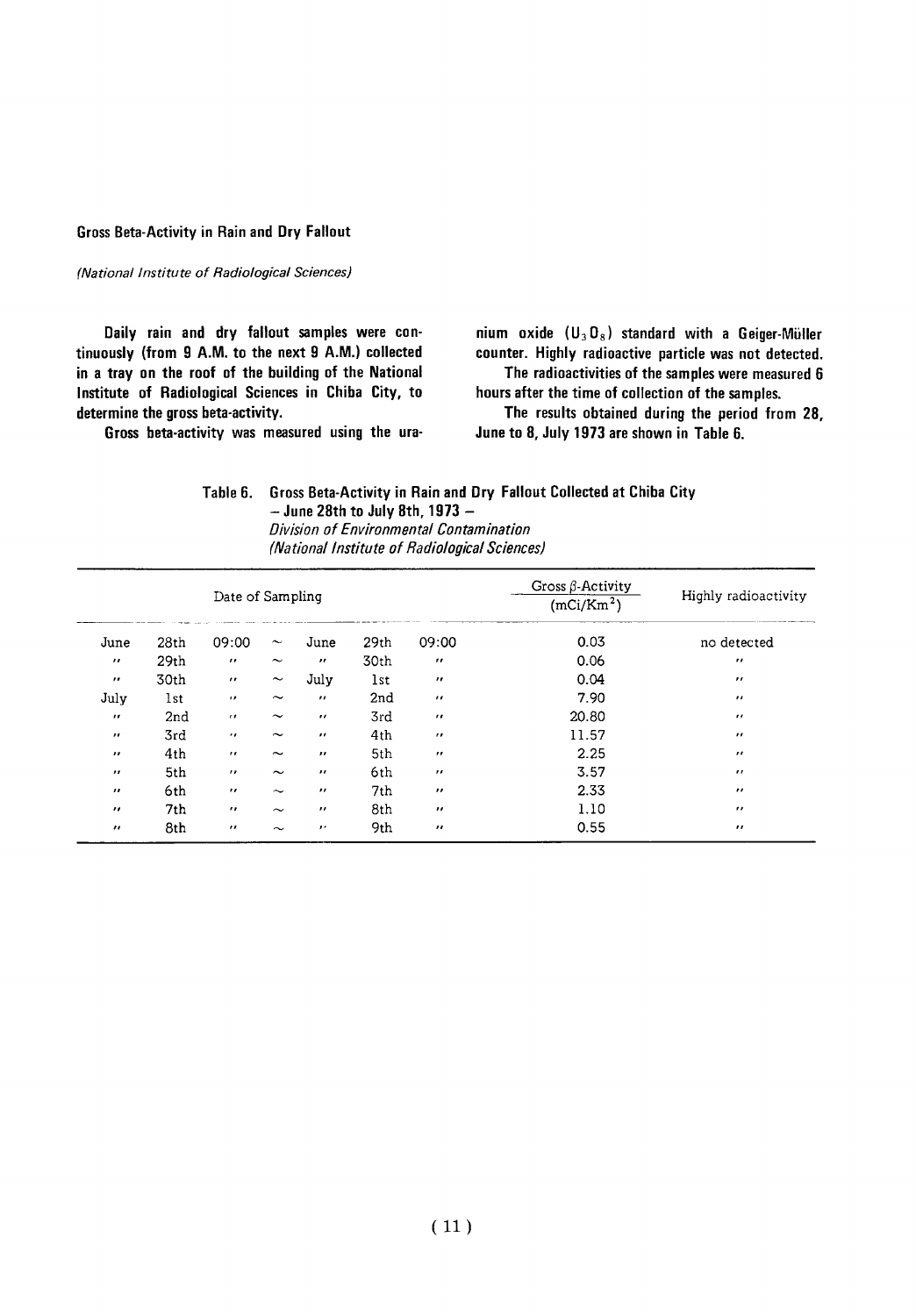**Gross Beta-activity in Airbone Dusts** 

(National Institute of Radiological Sciences)

Daily measurements of airbone dusts in surface air have been held since 28th June till 10th July.

Table 7 suggests that the counting values are slightly larger than a normal level.

|                |                  |                   |            |                    |  |                 |          |             |                                                       |              | Unit: pCl/m <sup>-</sup> air) |  |  |
|----------------|------------------|-------------------|------------|--------------------|--|-----------------|----------|-------------|-------------------------------------------------------|--------------|-------------------------------|--|--|
|                | Date of Sampling |                   |            |                    |  |                 | Sampling |             | Values Obtained at Given Times<br>after Sampling Stop |              |                               |  |  |
|                |                  |                   |            |                    |  |                 | Hours    | 80min.      | 24hr                                                  | 48hr         | 72 <sub>hr</sub>              |  |  |
| June           |                  | 28th 13:45 $\sim$ |            |                    |  | June 29th 13:00 | 23       | 2.5         | 0.2                                                   | 0.13         | 0.03                          |  |  |
| $\bullet$      |                  | 29th 10:00 $\sim$ |            | $\epsilon$         |  | 30th 10:00      | 21       | 1.8         | 1.3                                                   | 0.14         | $~\sim$ 0                     |  |  |
| $\epsilon$     |                  | 30th 10:00        | $\sim$     | July               |  | 1st 10:00       | 24       | 2.6         | 0.4                                                   | 0.02         | 0.04                          |  |  |
| July           |                  | 1st 10:00 $\sim$  |            | $\mathbf{r}$       |  | 2nd 10:00       | 24       | 3.8         | 0.5                                                   | 0.13         | 0.12                          |  |  |
| $\overline{1}$ |                  | 2nd 10:00         | $\sim$     | $\bullet$          |  | 3rd 10:00       | 24       | 2.6         | 0.86                                                  | 0.64         | 0.64                          |  |  |
| $\lambda$      |                  | 3rd 10:00         | $\sim$     | $\mathbf{r}$       |  | 4th 10:00       | 24       | 1.3         | 0.25                                                  | 0.27         | 0.13                          |  |  |
| $\lambda$      |                  | 4th 10:00 $\sim$  |            | $\boldsymbol{\mu}$ |  | 5th 10:00       | 24       | 2.4         | 0.58                                                  | 0.16         | 0.17                          |  |  |
| ,,             |                  | 5th 10:00 $\sim$  |            | $\mathbf{r}$       |  | 6th 10:00       | 24       | 2.9         | 0.76                                                  | 0.38         | 0.28                          |  |  |
| $^{\prime}$    |                  | 6th 10:00         | $\sim$     | $\lambda$          |  | 7th 10:00       | 24       | 1.8         | 0.5                                                   | 0.18         | 0.36                          |  |  |
| $\bullet$      |                  | 7th 10:00         | $\sim$     | $\lambda$          |  | 8th 10:00       | 24       | 2.8         | 0.57                                                  | 0.24         | 0.20                          |  |  |
| $\bullet$      |                  | 8th 10:00         | $\tilde{}$ | $\cdot$            |  | 9th 10:00       | 24       | 4.1         | 1.32                                                  | 0.58         | 0.67                          |  |  |
| $^{\prime}$    |                  | 9th 10:00         | $\sim$     | $\bullet$          |  | 10th 10:00      | 24       | 3.3         | 0.46                                                  | 0.24         | 0.37                          |  |  |
|                |                  | Normal Range      |            |                    |  |                 | 24       | $1 \sim 10$ | $0.1 - 3$                                             | $0.1 \sim 1$ | $0.01 \sim 0.1$               |  |  |

#### Table 7 Gross Beta-Activity in Airborne Dusts - June 28th to July 10th, 1973 -

 $(Hint : nC_1/m^3 \text{ air})$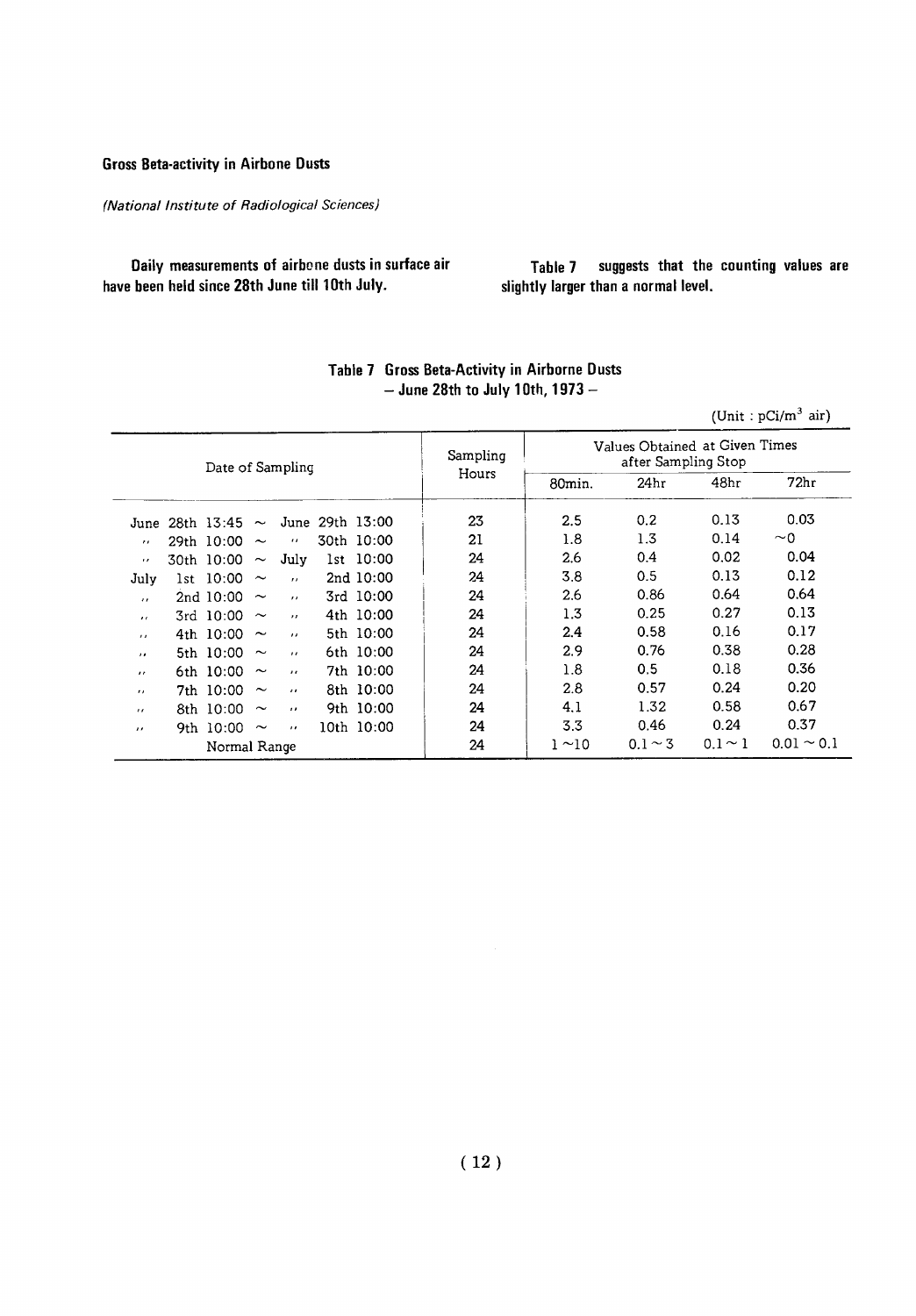#### (National Institute of Radiological Sciences)

Exposure at 1m above the ground at the station in shown in Table 8.

|                            | Date of Measurement   |         | Measurement Value<br>$(\mu R/h)$ |  |  |
|----------------------------|-----------------------|---------|----------------------------------|--|--|
| June                       | 23rd                  | (09:30) | 3.3                              |  |  |
| $\pmb{\cdot}$              | 29 <sub>th</sub>      | (12:00) | 3.4                              |  |  |
| $\pmb{\cdots}$             | $\boldsymbol{\alpha}$ | (17:00) | 3.5                              |  |  |
| $\pmb{\cdots}$             | 30th                  | (09:30) | 3.4                              |  |  |
| $\boldsymbol{\mathcal{H}}$ | $\pmb{\cdots}$        | (12:00) | 3.4                              |  |  |
| July                       | lst                   | (10:20) | 3.4                              |  |  |
| $\pmb{\cdot}$              | 2nd                   | (09:30) | 3.3                              |  |  |
| $\bullet$                  | 4th                   | (17:00) | 3.6                              |  |  |
| $\pmb{\cdot}$              | 5th                   | (09:30) | 3.2                              |  |  |
| $\pmb{\cdot}$              | 6th                   | (09:30) | 3.8                              |  |  |
| July                       | 7th                   | (10:00) | 3.5                              |  |  |
| $\pmb{\cdot}$              | 8th                   | (09:30) | 3.4                              |  |  |
| $\pmb{\cdots}$             | 9th                   | (09:30) | 3.5                              |  |  |

#### Table 8 Exposure Rate  $-$  June 23rd to July 9th, 1973  $-$

\* Normal Value except cosmic ray at this station is 3.3  $\mu$ R/h.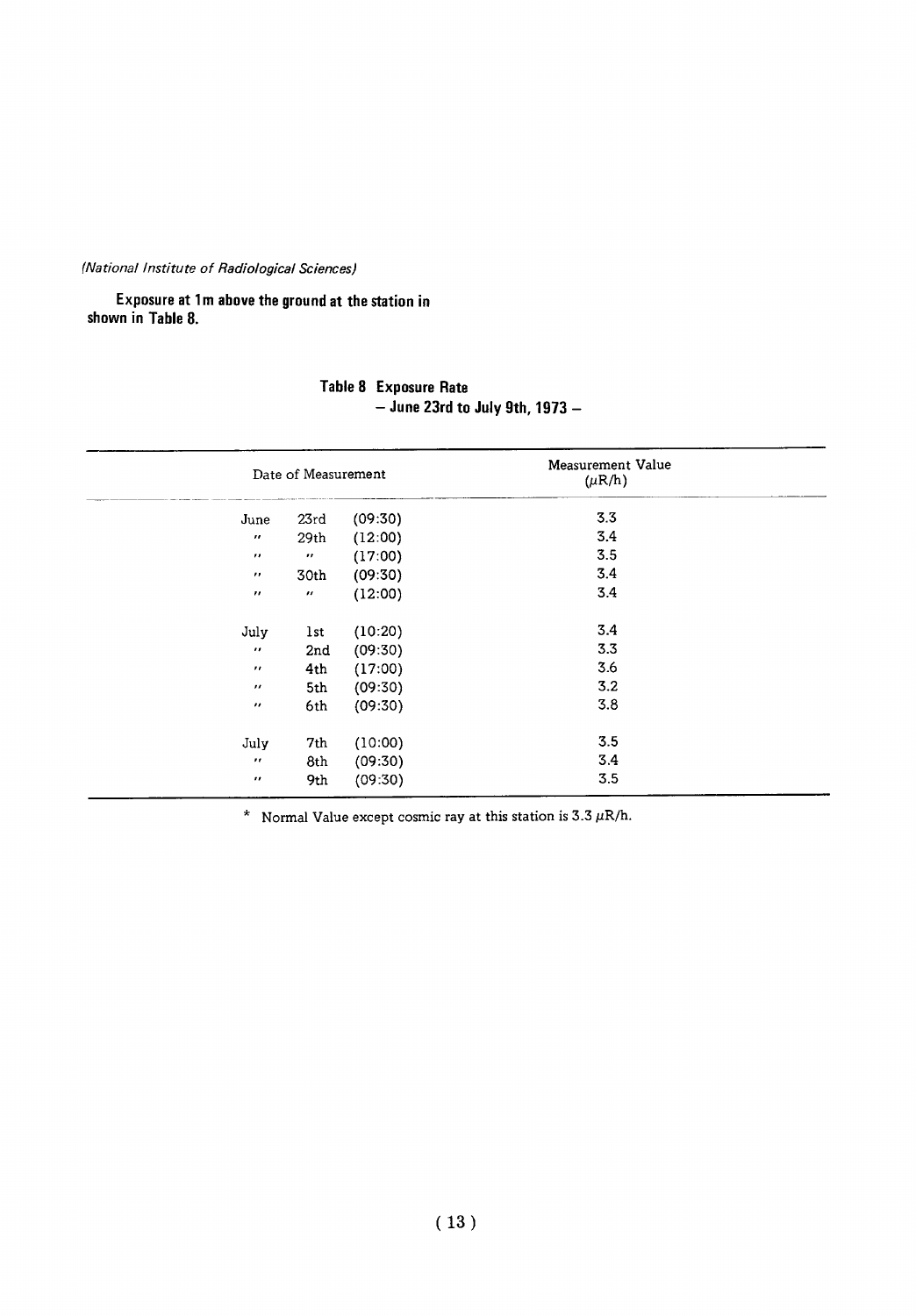Iodine-131 in Milk

#### (National Institute of Radiological Sciences)

Concentrations of iodine-131 in milk were determined by the National Institute of Radiological Sciences during the period 28th June to 17th July, 1973.

Milk samples were raw milk, which were taken from a farm in the National Institute of Animal Industry located in the southern part of Chiba city.

lodine-131 was determined by "Milk matrix" using  $3\phi \times 3''$  NaI(TL) detector, 2 $\ell$  of Marinelli breaker and multi channel pulse height analyzer. According to the method, detectable limit was 50pCi/2.

An example of  $\gamma$ -ray spectrum was shown in Fig. 6, and obtained results are shown in Table 9.

Table 9. lodin-131 in Milk  $-28$  Jun. to 17 Jul., 1973  $$ by H. Kamada (National Institute of Radiological Sciences)

|                | Date of Sampling      |                           |                             | Ioding-131 ( $pCi/1$ )      |
|----------------|-----------------------|---------------------------|-----------------------------|-----------------------------|
| 28             | Jun.                  | 1973                      | 18:00                       | <b>LTD</b>                  |
| 29             | $\pmb{\epsilon}$      | $\boldsymbol{r}$          | $\pmb{\cdot}$               | <b>LTD</b>                  |
| 30             | $\pmb{\cdot}$         | $\boldsymbol{\mu}$        | $\boldsymbol{\cdot}$        | $\ensuremath{\mathrm{LTD}}$ |
| 1              | Jul.                  | $\boldsymbol{r}$          | $\boldsymbol{\mu}$          | <b>LTD</b>                  |
| $\overline{2}$ | $\pmb{\cdot}$         | $\pmb{\cdots}$            | $\pmb{\cdot}$               | <b>LTD</b>                  |
| $\overline{3}$ | $\boldsymbol{\prime}$ | $\boldsymbol{H}$          | $\pmb{\cdots}$              | <b>LTD</b>                  |
| $\overline{4}$ | $\pmb{r}$             | $\pmb{\cdot}$             | $\mathcal{L}^{\mathcal{L}}$ | 70                          |
| 5              | $\pmb{\cdots}$        | $\boldsymbol{\mu}$        | $\pmb{\cdot}$               | 135                         |
| 6              | $\pmb{\cdots}$        | $\pmb{\cdot}$             | $\pmb{\cdot}$               | 93                          |
| 7              | $\pmb{\cdots}$        | $\pmb{\cdots}$            | $\pmb{\cdots}$              | 51                          |
| $\bf8$         | $\pmb{\cdots}$        | $\boldsymbol{\cdot}$      | $\pmb{H}$                   | 61                          |
| 9              | $\pmb{\cdots}$        | $\boldsymbol{\cdot}$      | $\boldsymbol{\mu}$          | <b>LTD</b>                  |
| 10             | $\pmb{\cdot}$         | $\boldsymbol{\cdot}$      | $\pmb{\cdot}$               | 51                          |
| 11             | $\pmb{\cdot}$         | $\mathcal{F} \mathcal{F}$ | $\pmb{\cdot}$               | 91                          |
| 12             | $\pmb{\cdot}$         | $\pmb{r}$                 | $\pmb{\cdot}$               | 81                          |
| 13             | $\pmb{\cdot}$         | $\pmb{r}$                 | $\pmb{r}$                   | 80                          |
| 14             | $\pmb{\cdot}$         | $\pmb{\cdot}$             | $\pmb{\cdot}$               | 56                          |
| 15             | $\pmb{\cdot}$         | $\pmb{\mu}$               | $\pmb{\cdot}$               | 53                          |
| 16             | $\pmb{\mu}$           | $\pmb{\cdots}$            | $\pmb{\cdots}$              | <b>LTD</b>                  |
| 17             | $\pmb{\cdot}$         | $\boldsymbol{\mu}$        | $\pmb{\cdots}$              | <b>LTD</b>                  |

LTD: Less Than Detectable Limit.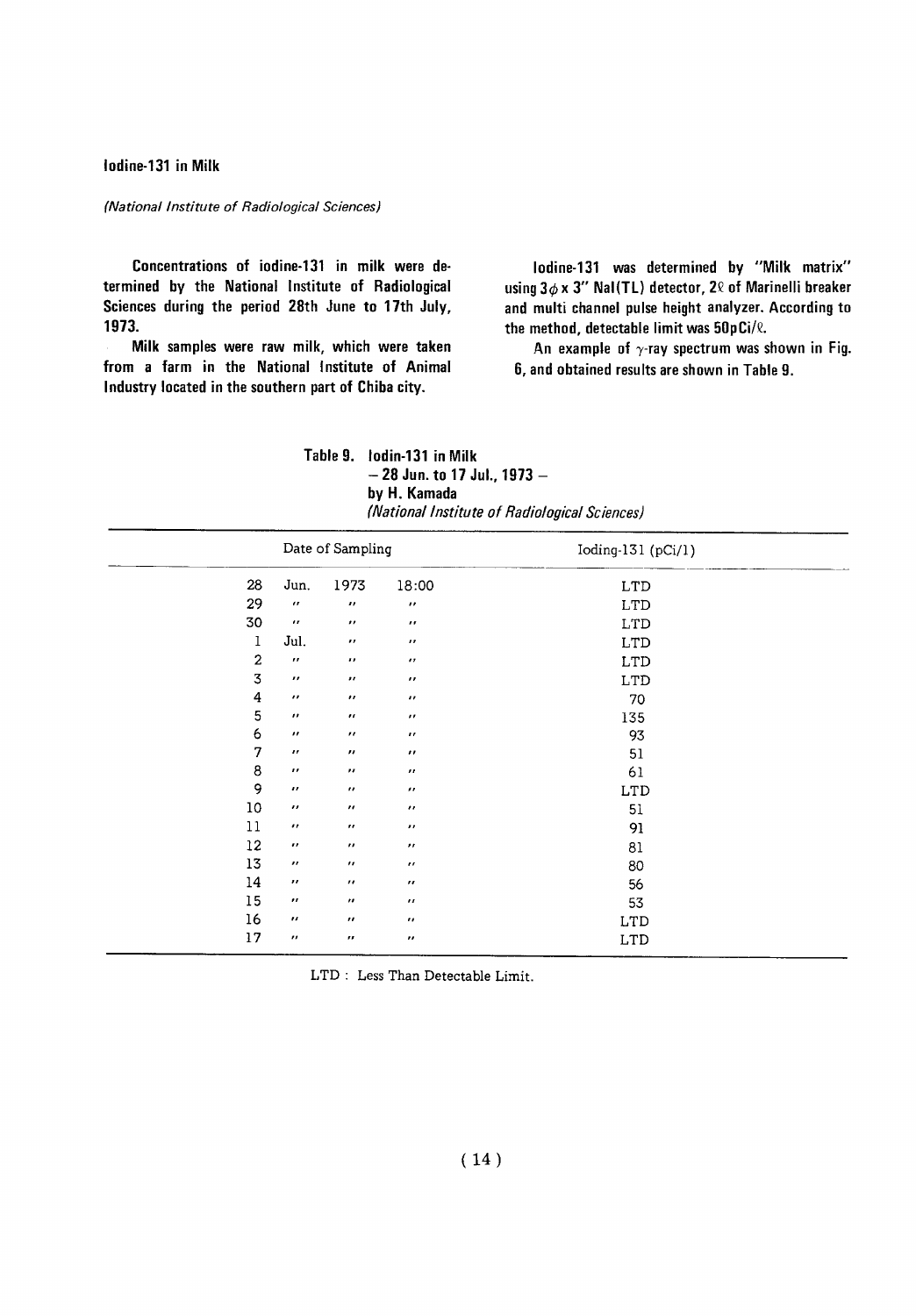

By H. Kamada (National Institute of Radiological Sciences)

Radioactivity (counts/100min)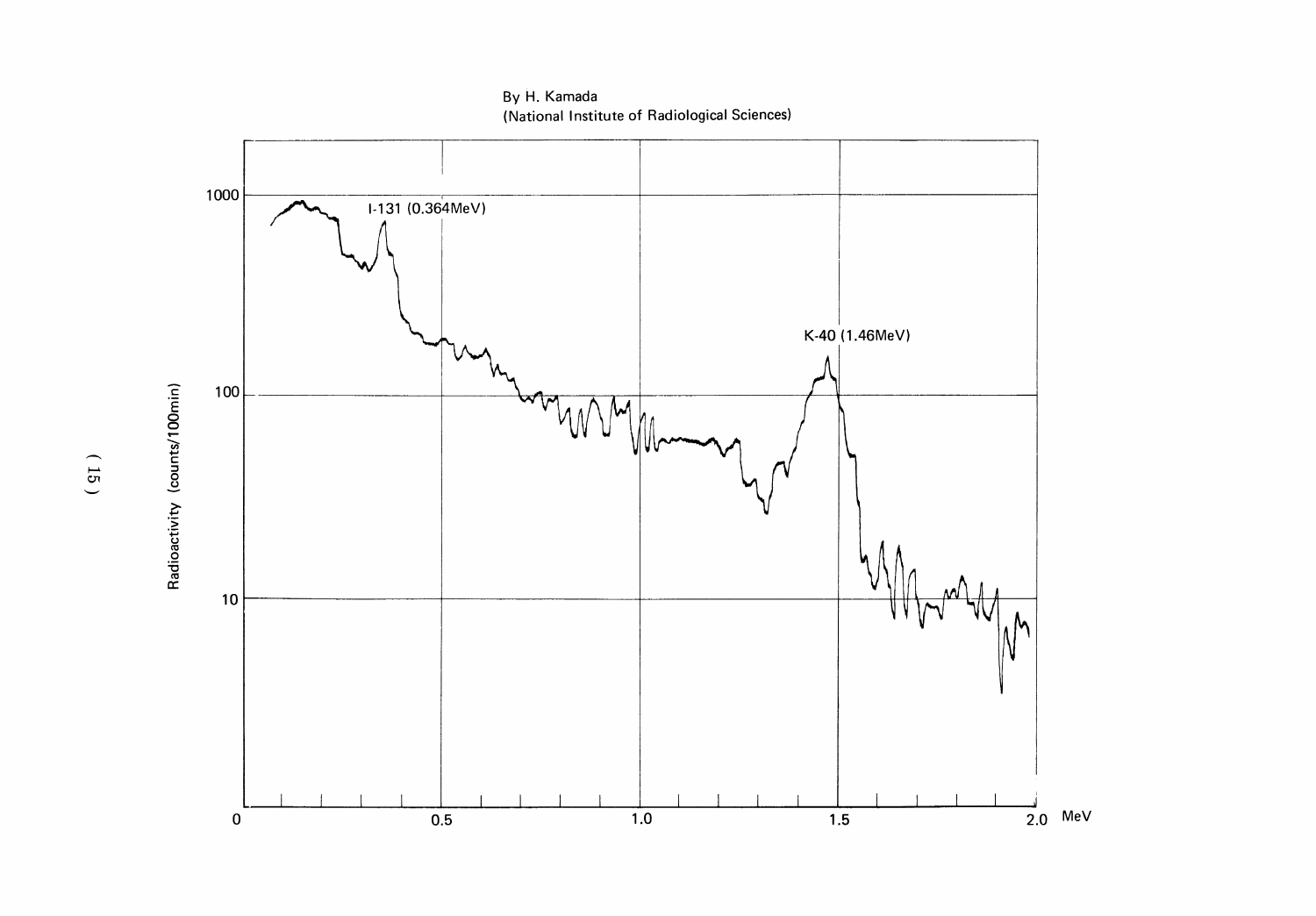#### **Monitoring Post**

(Meteorological Agency) (Prefectural Institutes and Laboratories)

Most of the monitoring posts in Meteorological Agency (Asahikawa, Wajima) and in 16 prefectures showed the same as normal value, except three sites (Asahikawa, Fukui, Tottori) which did a little high as follows.

#### **Table 10 Monitoring Post**  $-$  July 1st to 2nd, 1973  $-$

| Station                       | Normal Value                                | Highest Value                             |  |  |  |  |
|-------------------------------|---------------------------------------------|-------------------------------------------|--|--|--|--|
| Asahikawa<br>Fukui<br>Tottori | CPS<br>15.<br>CPS<br>16<br><b>CPS</b><br>20 | 19.8 CPS<br>25<br><b>CPS</b><br>CPS<br>25 |  |  |  |  |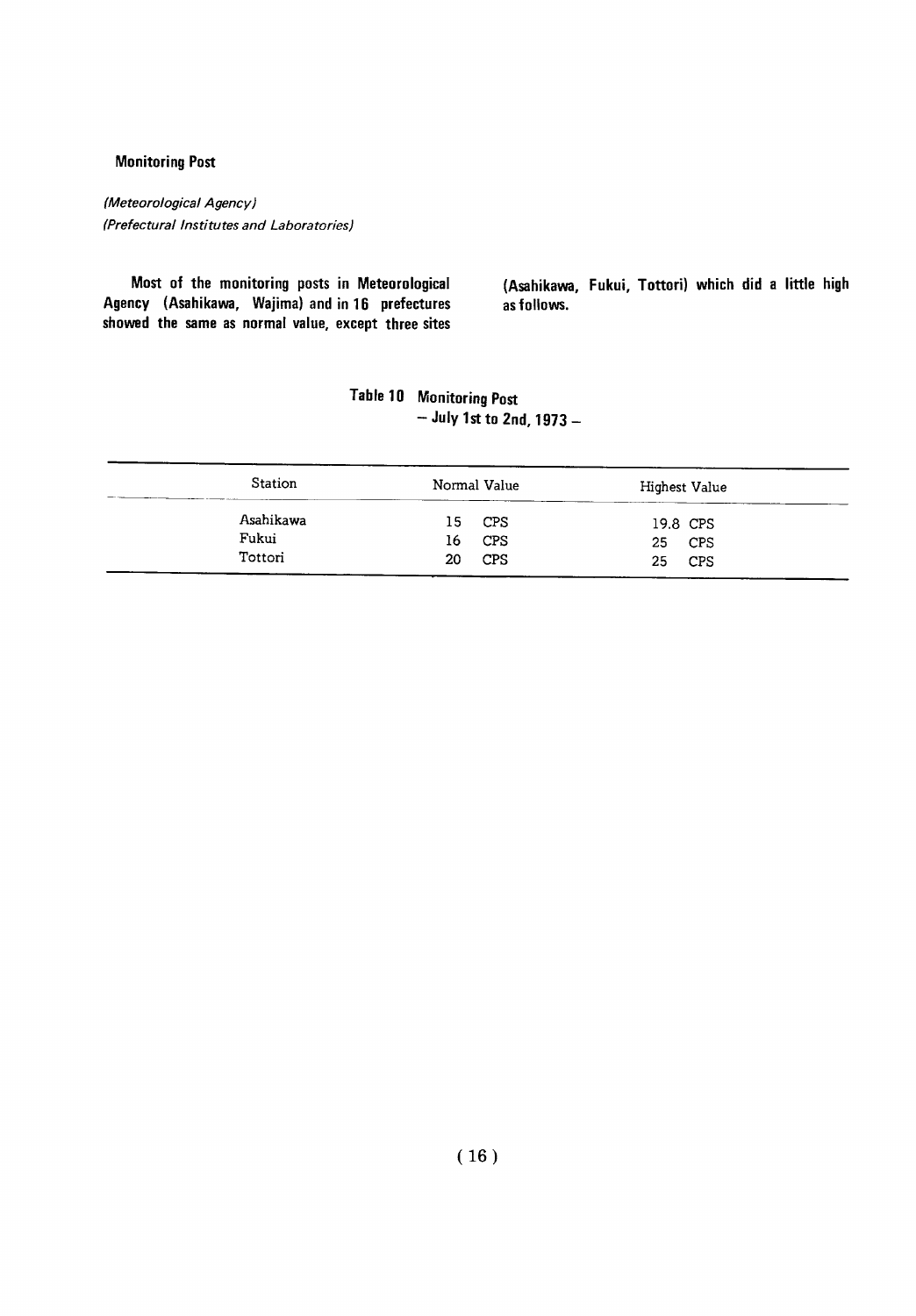

 $(17)$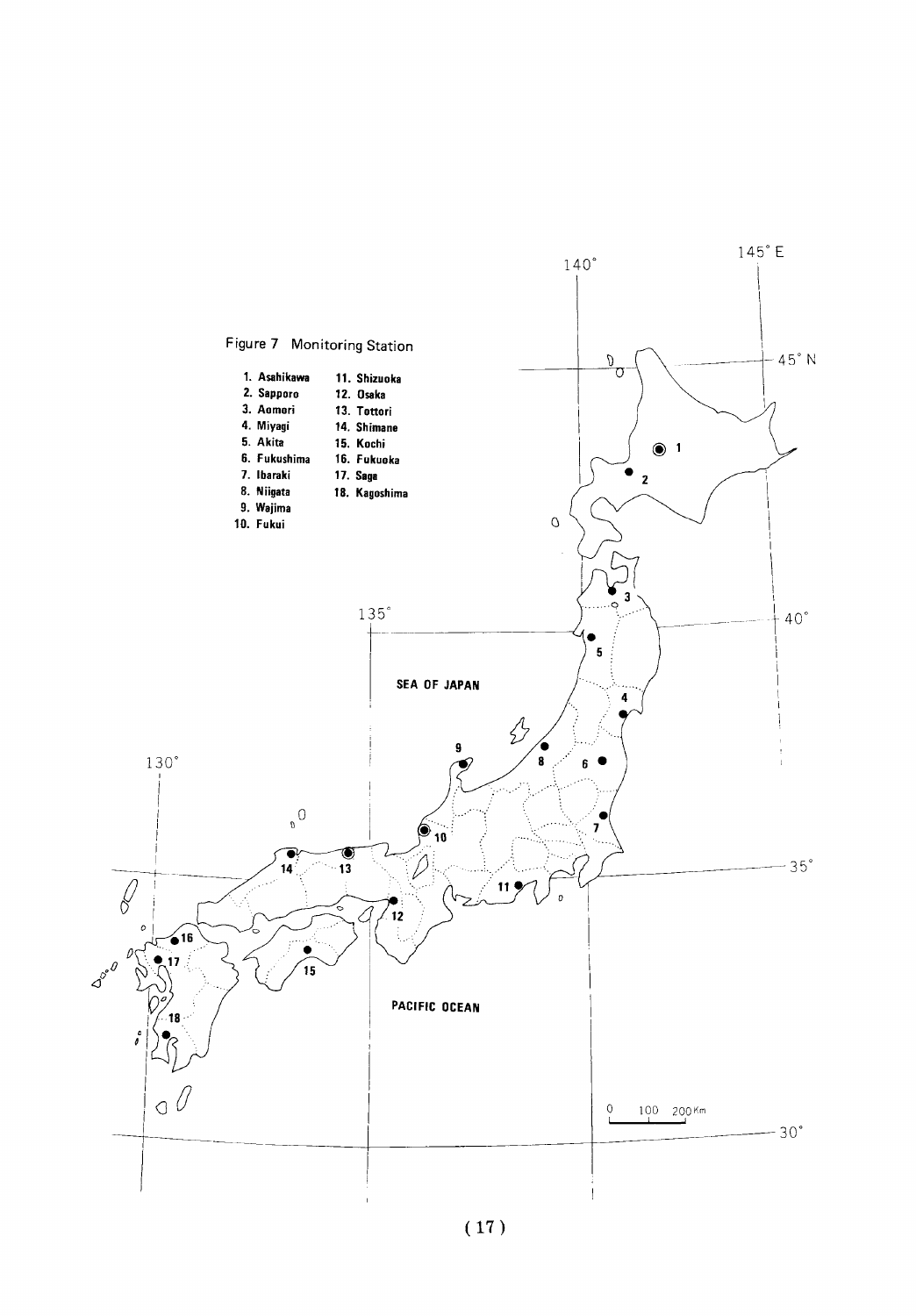#### Detection of Giant Particles and the Values in Milk, Rain and Fallout

(Prefectural Institutes and Laboratories)

| Station                                               | Date             | Number | Intensity of Radioactivity                                     |  |  |  |  |
|-------------------------------------------------------|------------------|--------|----------------------------------------------------------------|--|--|--|--|
| Fukui Prefectural Institute<br>of Public Health.      | Jul. $1st - 2nd$ | 2      | 4410, 720pCi                                                   |  |  |  |  |
| Environmental Pollution<br>Research Center of Ibaragi | Jul. $1st - 2nd$ |        | 2560pCi                                                        |  |  |  |  |
| Shimane Prefectural Public<br>Health Laboratory       | Jul. 1st         | 9      | 6800cpm (= 18000pCi), 2600, 2300, 2000, 1500,<br>1100, 1000cpm |  |  |  |  |
| Niigata University                                    | Jul. 2nd         | 3      | 13500cpm (≛40500pCi), 11000, 7000cpm                           |  |  |  |  |
| Kanagawa Prefectural Public<br>Health Laboratory      | Jul. 3rd         | 3      | 10158, 3267, 1007pCi                                           |  |  |  |  |

#### Table 11. Highly Radioactive

Table 12. lodine-131 in Milk

|                                                                                              |             |                |     |     |                                     |      |         |           |                  |        |      | $(Unit : pCi/\ell)$ |         |      |
|----------------------------------------------------------------------------------------------|-------------|----------------|-----|-----|-------------------------------------|------|---------|-----------|------------------|--------|------|---------------------|---------|------|
| Date of Sampling<br>Determination Agency                                                     | July<br>4th | 5th            | 6th | 7th | 8th                                 | 9th  | 10th    | 11th      | 12 <sub>th</sub> | 13th   | 14th | 15th                | 16th    | 17th |
| National Institute of Animal<br>Industry (CHIBA)                                             | 70          | 135            | 93  | 51  | 61                                  |      | 51      | 91        | 81               | 80     | 56   | 53                  |         |      |
| Hokkaido National Agricultural<br>Experiment Station (SAPPORO)                               | No          |                |     |     |                                     | 53   | $\star$ | 90        | 94               | 90     |      |                     |         |      |
| Kyushu Agricultural Experiment<br>Station, Ministry f Agriculture<br>and Forestry (KUMAMOTO) | No.         |                | 98  | No  |                                     | 75   | $\star$ |           |                  |        |      |                     |         |      |
| National Institute of Ragiological<br>Sciences (CHIBA)                                       | 70          | 135            | 93  | 51  | 61                                  |      | 51      | 91        | 81               | 80     | 56   | 53                  | $\star$ |      |
| Miyagi Prefectural Institute<br>of Public Health                                             |             |                |     |     | 184.9 220.3 207.3 139.1 120.6 103.8 |      |         | 84.7 82.2 | 57.6             | $\ast$ |      |                     |         |      |
| Fukushima Institute of Health                                                                | No          | 148.9<br>154.4 |     |     | 187.3 144.3 114.9                   | 92.8 | $\star$ |           |                  |        |      |                     |         |      |

No : No Detect<br>\* : Under Limit Detect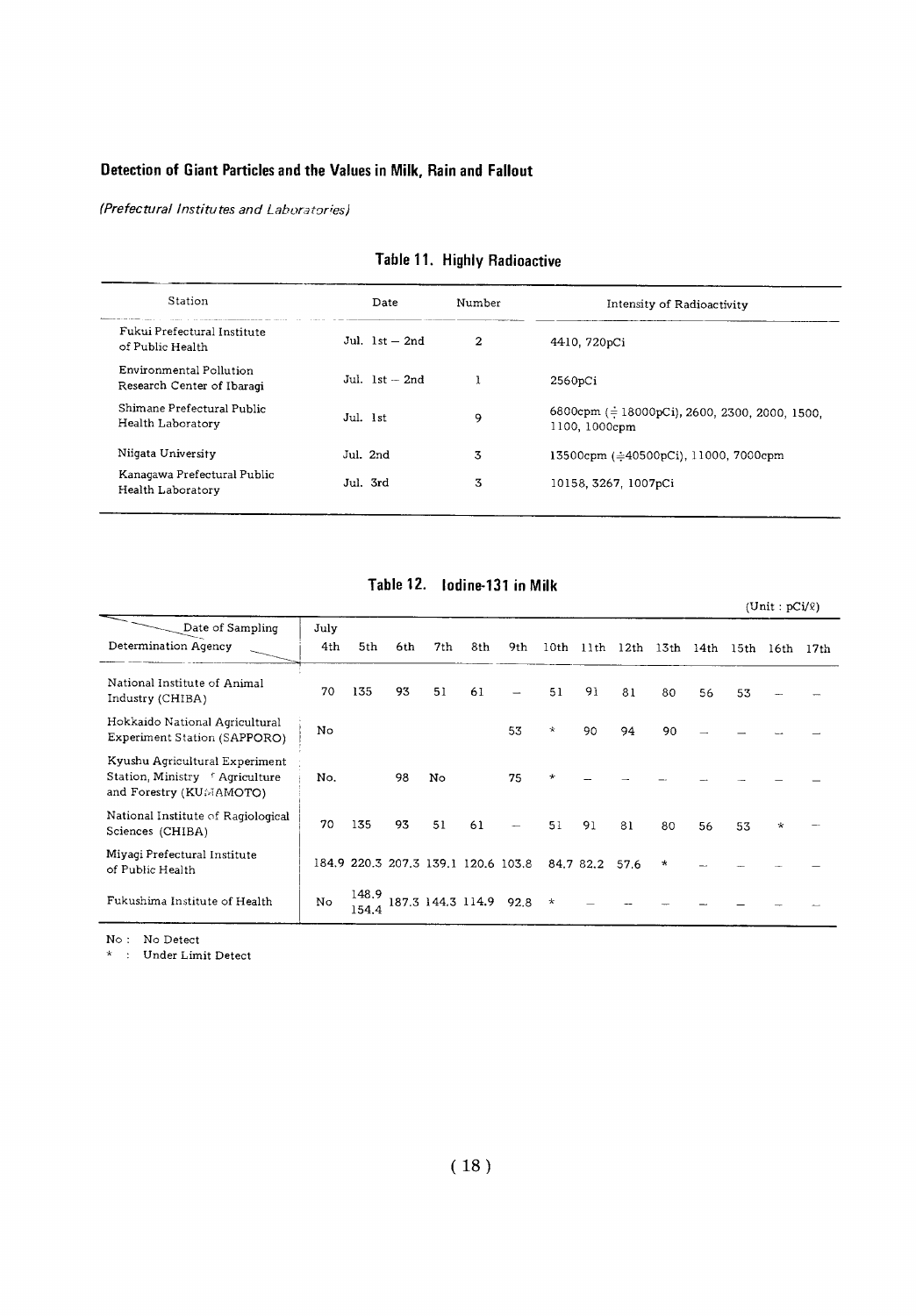|                                 |                                                                                                                                                                                                                                                                                                                                                                                                                                                                                    |                          |                                  |                         |                          |   | Upper row: Concentration (pCi/cc)<br>Lower row: Deposition |         | (mCi/km <sup>2</sup> ) |
|---------------------------------|------------------------------------------------------------------------------------------------------------------------------------------------------------------------------------------------------------------------------------------------------------------------------------------------------------------------------------------------------------------------------------------------------------------------------------------------------------------------------------|--------------------------|----------------------------------|-------------------------|--------------------------|---|------------------------------------------------------------|---------|------------------------|
| Date                            | July 1973                                                                                                                                                                                                                                                                                                                                                                                                                                                                          |                          |                                  |                         |                          |   |                                                            |         |                        |
| Station                         | $\mathbf{I}% _{t}\left  \mathbf{I}_{t}\right  ^{-1}\left  \mathbf{I}_{t}\right  ^{-1}\left  \mathbf{I}_{t}\right  ^{-1}\left  \mathbf{I}_{t}\right  ^{-1}\left  \mathbf{I}_{t}\right  ^{-1}\left  \mathbf{I}_{t}\right  ^{-1}\left  \mathbf{I}_{t}\right  ^{-1}\left  \mathbf{I}_{t}\right  ^{-1}\left  \mathbf{I}_{t}\right  ^{-1}\left  \mathbf{I}_{t}\right  ^{-1}\left  \mathbf{I}_{t}\right  ^{-1}\left  \mathbf{I}_{t}\right  ^{-1}\left  \mathbf{I}_{t}\right  ^{-1}\left $ | $\bf{2}$                 | 3                                | $\overline{\mathbf{4}}$ | $\overline{\mathbf{5}}$  | 6 | $\pmb{7}$                                                  | $\bf 8$ | 9                      |
| Kagoshima                       | $\qquad \qquad -$                                                                                                                                                                                                                                                                                                                                                                                                                                                                  | 7.8<br>33.5              | 1.37<br>121.8                    | 3.07<br>47.6            |                          |   |                                                            |         |                        |
| Nagasaki                        |                                                                                                                                                                                                                                                                                                                                                                                                                                                                                    | $\overline{\phantom{0}}$ | $1.0\,$<br>42.9                  |                         | —                        |   |                                                            |         |                        |
| Yamaguchi                       |                                                                                                                                                                                                                                                                                                                                                                                                                                                                                    | 6.6<br>62.8              | ÷                                | 0.99<br>3.25            |                          |   |                                                            |         |                        |
| Hiroshima                       |                                                                                                                                                                                                                                                                                                                                                                                                                                                                                    | 3.9<br>26.1              |                                  | 4.99<br>223             |                          |   |                                                            |         |                        |
| Tottori                         |                                                                                                                                                                                                                                                                                                                                                                                                                                                                                    | 15.4<br>$117\,$          | 23.1<br>17.8                     |                         |                          |   |                                                            |         |                        |
| $\mathop{\sf Okayama}\nolimits$ |                                                                                                                                                                                                                                                                                                                                                                                                                                                                                    | 5.7                      | 5.1                              | —                       | -                        |   |                                                            |         |                        |
| Hyogo                           | $\overline{\phantom{a}}$                                                                                                                                                                                                                                                                                                                                                                                                                                                           | 51<br>36.6<br>78         | 51.4<br>$\overline{\phantom{a}}$ | -                       | -                        |   |                                                            |         |                        |
| Osaka                           |                                                                                                                                                                                                                                                                                                                                                                                                                                                                                    | 4.95<br>62               | 2.8<br>40.8                      | 1.03<br>4,4             | $\overline{\phantom{0}}$ |   |                                                            |         |                        |
| Wakayama                        | $\overline{\phantom{a}}$                                                                                                                                                                                                                                                                                                                                                                                                                                                           | $6.8\,$<br>160.7         |                                  | 10.0<br>65.3            |                          |   |                                                            |         |                        |
| ${\hbox{Fuku}}$                 |                                                                                                                                                                                                                                                                                                                                                                                                                                                                                    | 8.88<br>191              |                                  | —                       |                          |   |                                                            |         |                        |
| Ishikawa                        | 8.3<br>37.4                                                                                                                                                                                                                                                                                                                                                                                                                                                                        | 26.7<br>226.8            | 15.8<br>94.8                     |                         |                          |   |                                                            |         |                        |
| Aichi                           | $\qquad \qquad \longrightarrow \qquad \qquad$                                                                                                                                                                                                                                                                                                                                                                                                                                      | 2.92<br>22,2             | -                                | -                       | -                        |   |                                                            |         |                        |
| Shizuoka                        | -                                                                                                                                                                                                                                                                                                                                                                                                                                                                                  | 0.37<br>$1.11$           |                                  |                         |                          |   |                                                            |         |                        |
| Niigata                         | 1,88<br>0,47                                                                                                                                                                                                                                                                                                                                                                                                                                                                       |                          |                                  |                         |                          |   |                                                            |         |                        |
| Kanagawa                        |                                                                                                                                                                                                                                                                                                                                                                                                                                                                                    | 0.7<br>5.2               | 7.25<br>60.6                     |                         |                          |   |                                                            |         |                        |
| Tokyo                           |                                                                                                                                                                                                                                                                                                                                                                                                                                                                                    | 1.15<br>20.7             | $\bf 7.8$<br>89.2                |                         |                          |   |                                                            |         |                        |
| $\text{Saitama}$                |                                                                                                                                                                                                                                                                                                                                                                                                                                                                                    | 0.34<br>4.21             |                                  |                         |                          |   |                                                            |         | -                      |
| Ibaraki                         |                                                                                                                                                                                                                                                                                                                                                                                                                                                                                    | 4.3<br>32                | ${\bf 23}$                       |                         | $\overline{\phantom{0}}$ |   |                                                            |         |                        |
| ${\hbox{Fukushima}}$            |                                                                                                                                                                                                                                                                                                                                                                                                                                                                                    | $3.1\,$<br>32.5          |                                  |                         | -                        |   |                                                            |         |                        |
| $\operatorname{Kochi}$          |                                                                                                                                                                                                                                                                                                                                                                                                                                                                                    | $\bf 7.2$<br>$\bf 7.2$   |                                  |                         | -                        |   |                                                            |         | —                      |
| Saga                            |                                                                                                                                                                                                                                                                                                                                                                                                                                                                                    | $\overline{\phantom{0}}$ | 2.37<br>87.0                     | $1.1\,$<br>24.7         | -                        |   |                                                            |         |                        |
| Okinawa                         |                                                                                                                                                                                                                                                                                                                                                                                                                                                                                    |                          | --                               | -                       | $0.6\,$<br>$\bf 5.4$     |   |                                                            |         |                        |

#### Table 13. Gross Beta-Activity in Rain and Dry Fallout (Prefectural Institutes and Laboratories)

: No rain July 6th to 9th.